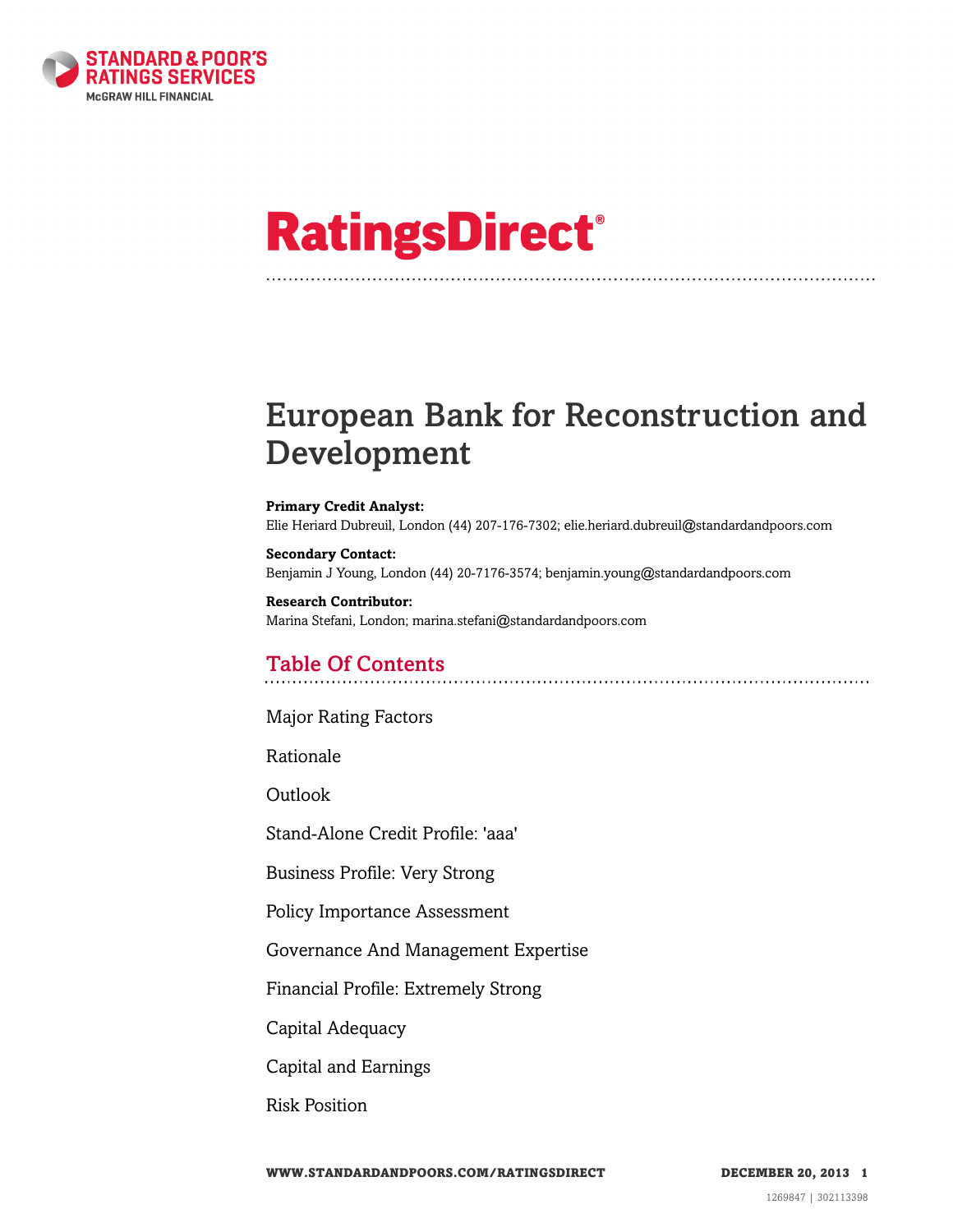# Table Of Contents (cont.)

[Funding and Liquidity](#page-16-0)

[Likelihood Of Extraordinary Shareholder Support](#page-16-1)

[Related Criteria And Research](#page-16-2)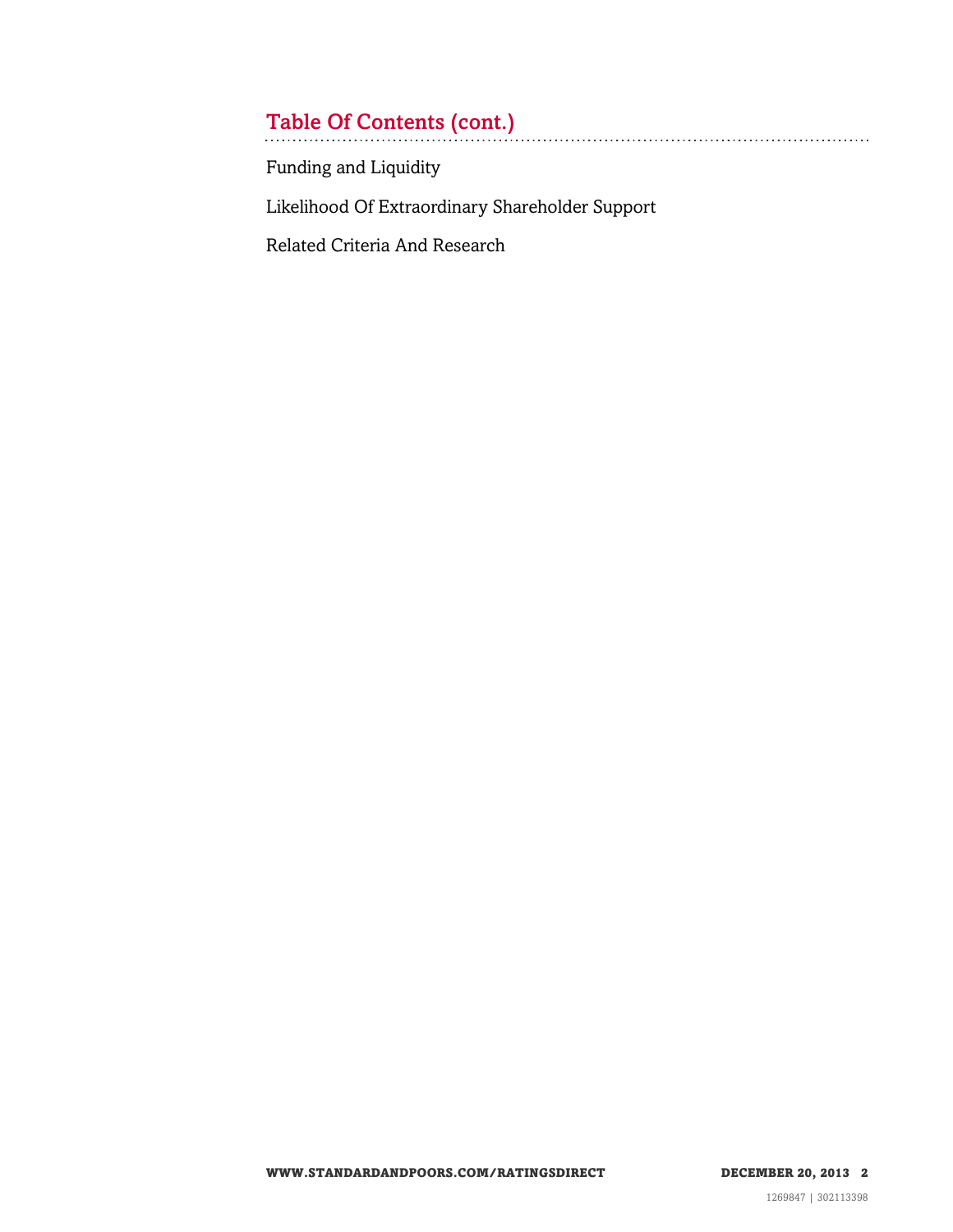# European Bank for Reconstruction and Development

*(Editor's Note: This report was republished on March 6, 2014 to correct errors in table 4 relating to total operating assets as of March 31, 2013.)*

### <span id="page-2-0"></span>Major Rating Factors

### Strengths:

- Extremely solid capital position and ample liquidity.
- Prudent financial management and policies.
- Excellent franchise value.

### Weaknesses:

• A riskier portfolio of development-related exposure than most other multilateral lending institutions, due to a predominantly private-sector focus and large equity exposure.

### <span id="page-2-1"></span>Rationale

The ratings on the European Bank for Reconstruction and Development (EBRD) are based on its "very strong" business profile and "extremely strong" financial profile, as our criteria define these terms. Its stand-alone credit profile (SACP) is 'aaa'.

The EBRD began in 1991 with a mandate to help the countries of Central and Eastern Europe and the Commonwealth of Independent States (CIS) transition to market economies, principally through private-sector lending, making equity investments, and providing guarantees.

The EBRD has gradually increased its number of shareholders and its geographic scope of operations during the last 20 years. From 40 shareholders at origin, it now has 66 (predominantly European) countries, Kosovo having joined in December. The shareholder group also includes two supranational institutions, the European Union and the European Investment Bank, which reinforces EBRD's policy importance, in our view.

The bank has benefitted from ongoing support from shareholders since its establishment. During the fourth capital resources review in May 2010, EBRD's shareholders decided to increase the bank's authorized capital to €30 billion from €20 billion. However, this capital increase did not raise shareholders' equity: €1 billion was transferred from reserves to paid-in capital, and callable capital increased by €9 billion. Callable capital stood at €23.4 billion, and paid-in capital at €6.2 billion as of March 31, 2013. The increase in callable capital became effective in April 2011 upon receipt of more than 50% of the necessary subscriptions. As of Dec. 31, 2012, 2.2% of the callable capital shares ( $\epsilon$ 0.2 billion) remain unsubscribed.

In response to the political uprisings in the Middle East and North Africa, the EBRD extended its geographical mandate into the Southern and Eastern Mediterranean countries (SEMED). In 2012, the bank granted Egypt, Jordan, Morocco,

### Counterparty Credit Rating

*Foreign Currency* AAA/Stable/A-1+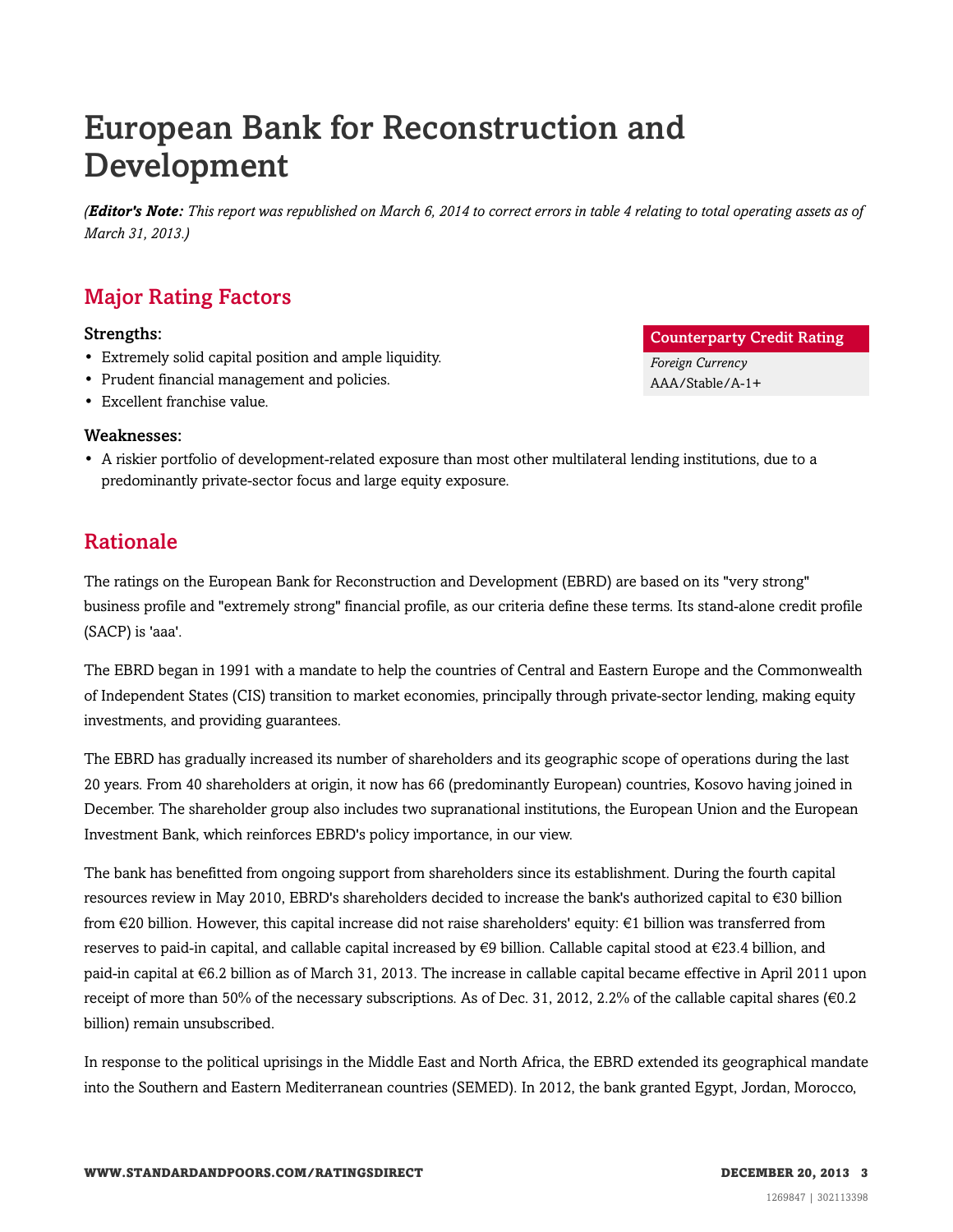and Tunisia the status of potential recipient countries and, as of September 2013, the amendment of the Article 1 of the EBRD's Agreement becoming effective, the bank was then able to finance operations in the SEMED countries. Jordan, Morocco, and Tunisia have so far been granted the status of recipient country in November 2013. The EBRD's exposure to the new recipient countries is nevertheless still very low (0.2% of operating assets as of March 31, 2013) and we expect it to grow cautiously. As of June 2013, the EBRD's undrawn commitments and guarantees SEMED countries represented less than 1% of its total undisbursed loans and guarantees.

Our assessment of EBRD's "extremely strong" financial profile factors in its high capitalization, evidenced by Standard & Poor's risk-adjusted capital (RAC) ratio of 15% before adjustments, despite having riskier assets than most other multilateral lending institutions (MLIs). The EBRD's loan write-offs have remained stable: €85 million over the five years to 2012, compared with €90 million over the five years to 2009.

The EBRD's RAC ratio increases to 23% when we take into account adjustments specific to MLIs under our new criteria. These primarily relate to our expectations of preferred creditor treatment for sovereign borrowers (exposures), a cap on the risk weight of high-risk exposures, and the extent of geographic diversification. The cap on the risk weights ensures that EBRD's large equity portfolio in high-risk countries is not allocated capital in excess of the nominal exposure. These adjustments are partially offset by single-name concentrations resulting from direct sovereign exposures. The RAC ratio after adjustments based on June 30, 2013 data remains at 23%, when using ratings as of end-November.

EBRD has significant country concentrations in its asset portfolio, however, with its largest exposure to Russia representing 24% of its total loans and equity investments, followed by Ukraine, whose exposure was 12% of the portfolio as of March 2013, and Romania and Turkey accounting for 8% and 6% of the portfolio, respectively.

We expect EBRD to be able to finance a large part of its growth through internal capital generation due to high interest margins and the retention of most of its earnings. Despite the difficult market conditions throughout the year, the bank reported a net profit of  $\epsilon$ 1 billion, before transfers of net income (approved by the board of governors). This represents a significant increase from €173 million in 2011 and is almost in line with 2010. However, net profit for first-quarter 2013 is down by 33% to  $\epsilon$ 427 million compared with first-quarter 2012.

Our funding and liquidity ratios for EBRD indicate that the bank would be able to fulfill its mandate for at least one year, even under stressed market conditions, without access to the capital markets. Moreover, we estimate that it would not need to reduce the scheduled disbursements of its loan commitments, even if half of the total outstanding commitments were to be drawn in one year. The EBRD's funding benefits from the bank's strong access to capital markets, including through its global benchmark bond issuance--its €35 billion global medium-term note program--and its €4 billion commercial paper program. In 2012, the bank issued two new U.S. dollar five-year benchmark bonds of US\$3.0 billion and US\$1.5 billion. In 2013, EBRD expects to borrow up to €7 billion, €6.2 billion of which had been completed as of the end of September.

On top of its 'aaa' SACP, the EBRD benefits from €8.5 billion in subscribed callable capital from members rated 'AAA', down from €9 billion after the downgrade of The Netherlands, though two shareholders out of the 13 'AAA' rated EBRD shareholders are on negative outlook, reflecting our view of the risk of further economic deterioration in the EU.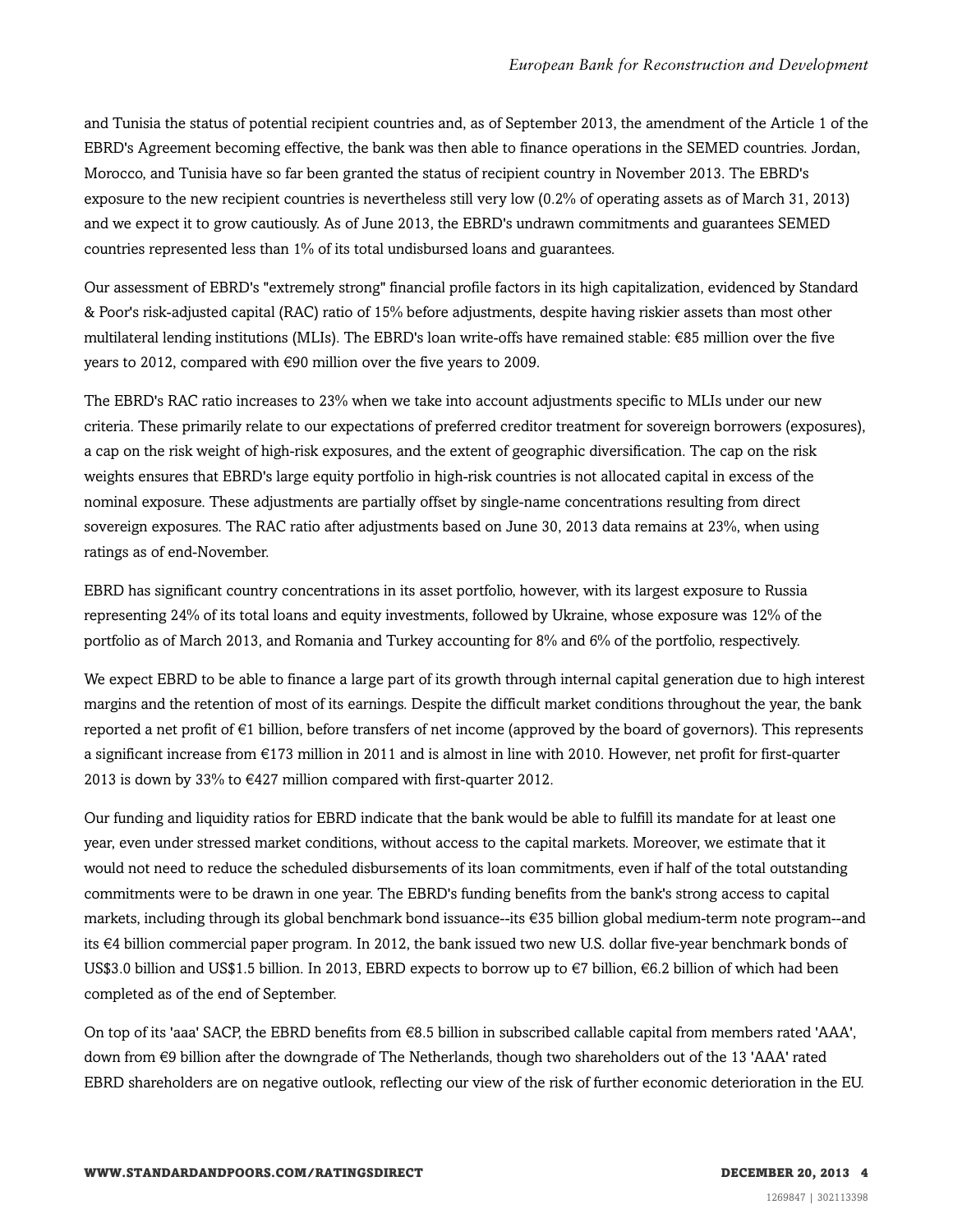### <span id="page-4-0"></span>**Outlook**

The outlook is stable. In our view, even with increased exposure to the private sector and the EBRD's focus on financing in its countries of operations at an early and intermediary stage of transition, its capital position and liquidity appear solid enough to withstand severe financial distress. The EBRD has so far received preferential treatment from its countries of operations.

We could consider lowering the ratings if the bank's asset quality were to deteriorate markedly, beyond our current expectations, or if it were no longer afforded preferential treatment. Pressure on the ratings could also build if liquidity were to markedly deteriorate, as measured by our liquidity ratios.

### <span id="page-4-1"></span>Stand-Alone Credit Profile: 'aaa'

We assess the EBRD's stand-alone credit profile (SACP) at 'aaa', reflecting our assessment of its "very strong" business profile and "extremely strong" financial profile.

### <span id="page-4-2"></span>Business Profile: Very Strong

In our opinion, EBRD has a "very strong" business profile. This opinion relies on our assessment of the bank's governance, risk management, role, and public policy mandate.

### <span id="page-4-3"></span>Policy Importance Assessment

The EBRD was established to foster the transition toward open-market-oriented economies in Central and Eastern Europe and CIS. It does so by promoting private and entrepreneurial initiatives in its countries of operation that are committed to and applying the principles of multiparty democracy, pluralism, and market economics.

The bank has benefitted from unwavering shareholder support since its establishment. From 40 founding members in May 1990, the EBRD has increased the number of its shareholders to 66 as of year-end 2012. The members with the largest percentage of votes at year-end 2012 were the U.S., with 10% of the voting rights, followed by the Republic of France, the Federal Republic of Germany, the U.K., the Republic of Italy, and Japan, each with 9% of the voting rights (45% in total).

Moreover, during the fourth capital resources review in May 2010, EBRD's shareholders decided to increase the bank's authorized capital to  $\epsilon$ 30 billion from  $\epsilon$ 20 billion. The increase was achieved through a  $\epsilon$ 1 billion transfer from reserves to paid-in capital plus an increase in callable capital by €9 billion. This partition of the equity account became effective immediately, while the increase in callable capital became effective in April 2011 upon receipt of more than 50% of the necessary subscriptions. As of June 30, 2013, 97.8% (€8.8 billion) of the callable capital increase had been subscribed.

At the next review, expected in 2015, the shareholders will assess, among other things, whether part or all of any unutilized callable capital relating to the 2010 capital increase should be redeemed, based on the assumption that the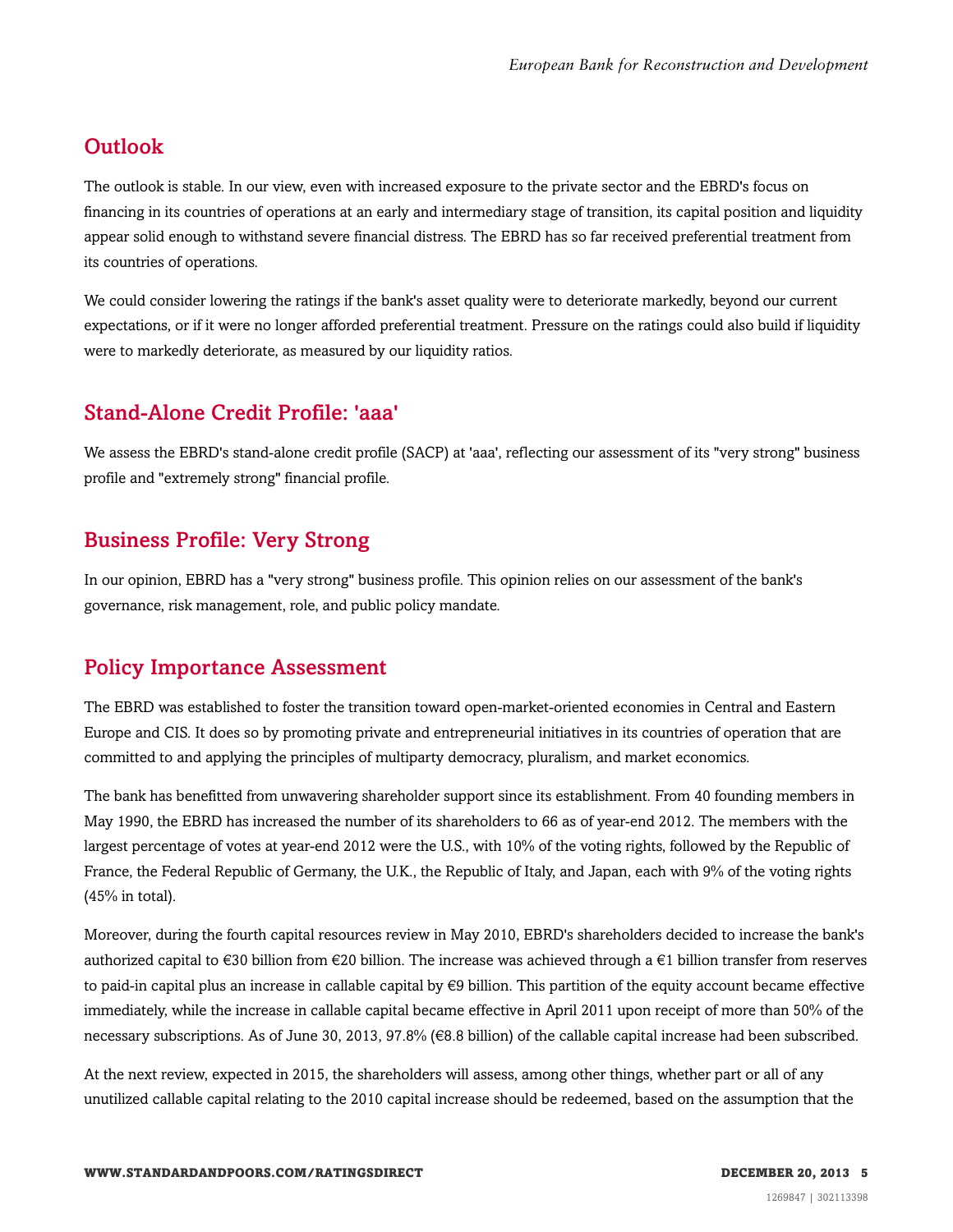current acceleration in lending and investment is a temporary response to the global financial crisis.

In 2007, the Czech Republic graduated from new operations. This recognized the country's transition to a full market economy and democracy. The Republic of Poland, Hungary, Slovak Republic, Slovenia, Estonia, Lithuania, and Latvia could follow the Czech Republic and graduate over the next five years.

In our view, the bank has played a critical role during the economic crisis and has hence expanded its mandate and number of countries of operations. The EBRD significantly increased its lending activities, with a key focus on the financial sector, which was particularly affected. In response to the continued political turbulence in the Middle East and North Africa, the international community has called on the bank to extend its geographical mandate into the Southern and Eastern Mediterranean countries (SEMED) in order to assist in the development of the private sector of some target countries.

In our view, the bank has reinforced its mandate through the extension of its operations within the SEMED region. However we expect only a gradual build-up of investments by EBRD in the region, and that this will be offset by rising reserves from general operations, supporting EBRD's capital adequacy. In 2012, Egypt, Jordan, Morocco and Tunisia were granted the status of potential recipient countries and in May 2012, EBRD shareholders (now including the aforesaid countries) unanimously approved the extension of the EBRD's mandate. The bank could then start concluding its first operations in the SEMED region. As of year-end 2012, the EBRD's undrawn commitments and guarantees to Jordan, Morocco and Tunisia represented 1% of its total undisbursed loans and guarantees, and the bank had no exposure to Egypt. EBRD's shareholders allocated €1 billion to the SEMED Investment Special Fund to start operations in the region, and the bank planned for the volume to be able to grow up to  $\epsilon$ 2.5 billion in 2015.

| <b>European Bank For Reconstruction And Development Summary Balance Sheet</b> |        |        |        |        |        |
|-------------------------------------------------------------------------------|--------|--------|--------|--------|--------|
| Assets (Mil. $€$ )                                                            | 2012   | 2011   | 2010   | 2009   | 2008   |
| Placements with and advances to credit institutions                           | 7,515  | 5,172  | 2,974  | 3,247  | 3,344  |
| Collateralized placements                                                     | 600    | 851    | 1,179  | 1,171  | 1,163  |
| Debt securities                                                               | 12,410 | 11,538 | 9,692  | 2,473  | 3,633  |
| Loan investments                                                              | 19,580 | 18,327 | 15,464 | 18,609 | 16,741 |
| Of which banking portfolio                                                    | 19,333 | 18,088 | 15,243 | 13,125 | 10,930 |
| of which treasury portfolio*                                                  |        |        |        | 5,484  | 5,811  |
| Loans at fair value through profit or loss                                    | 247    | 239    | 221    |        |        |
| Provisions for impairment of loan investments and debt securities**           | (736)  | (672)  | (630)  | (882)  | (361)  |
| Of which treasury portfolio                                                   |        |        |        | (163)  | (134)  |
| Share investments                                                             | 6,713  | 6.095  | 5,854  | 4,791  | 4,406  |
| Of which treasury portfolio                                                   | 64     | 58     | 56     | 57     | 42     |
| Provisions for share investments                                              |        |        |        |        |        |
| Paid-in capital receivable                                                    | 12     | 15     | 16     | 17     | 44     |
| Derivative financial instruments                                              | 4,671  | 5,111  | 4,168  | 2,538  | 2,849  |
| Other assets                                                                  | 437    | 599    | 610    | 575    | 1,228  |
| Total assets                                                                  | 51,202 | 47,036 | 39,327 | 32,539 | 33,047 |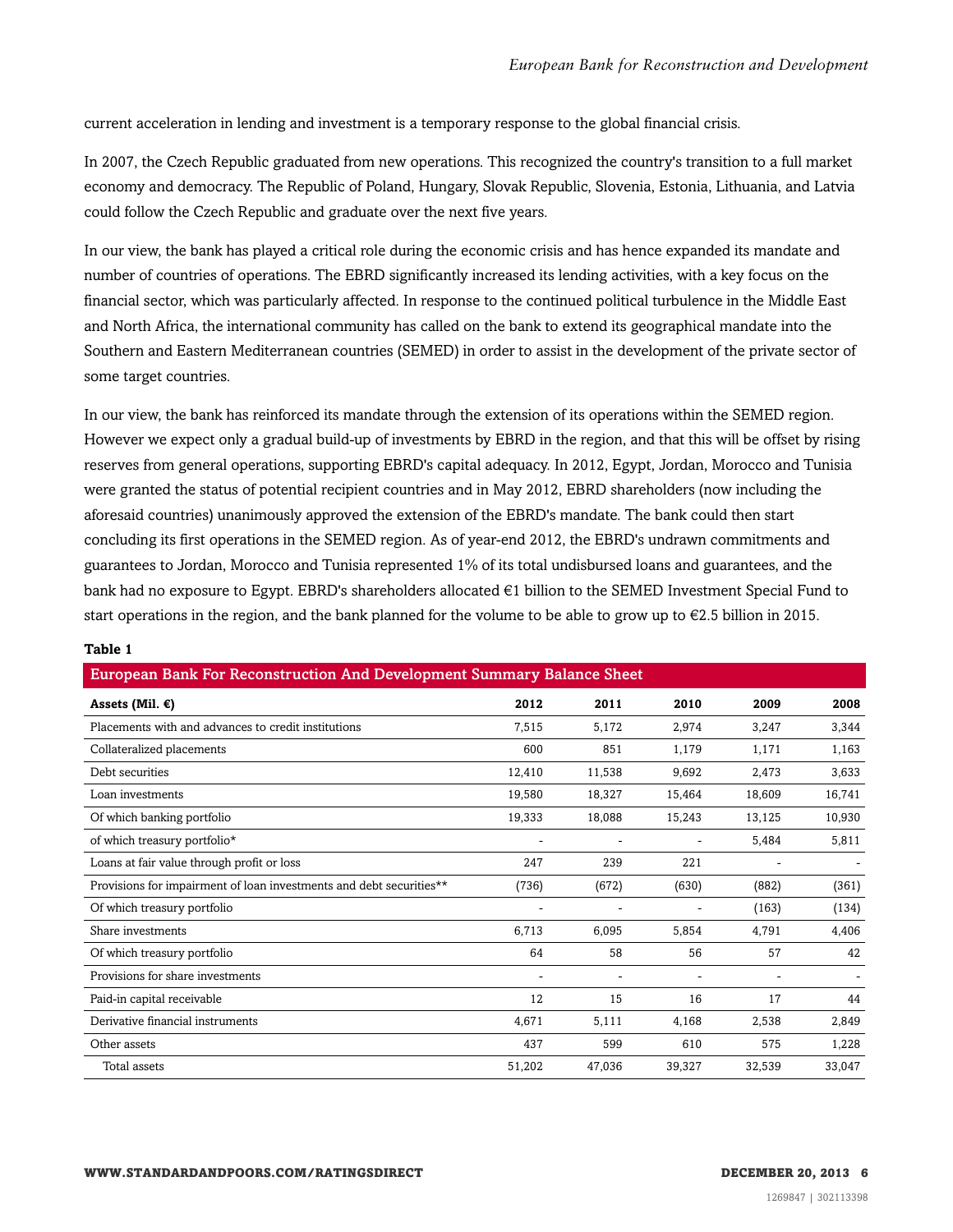#### European Bank For Reconstruction And Development Summary Balance Sheet (cont.)

| Liabilities                                                                                                                                                           |        |        |        |        |        |
|-----------------------------------------------------------------------------------------------------------------------------------------------------------------------|--------|--------|--------|--------|--------|
| Borrowings, of which:                                                                                                                                                 | 34,910 | 31,805 | 24,947 | 19,844 | 18,436 |
| Portion of gross debt maturing during the next year (this is based on<br>undiscounted figures as opposed to the discounted figures<br>presented on the balance sheet) | 12,604 | 10,952 | 7,279  | 7,877  | 8,573  |
| Derivative financial liabilities                                                                                                                                      | 1,752  | 1,643  | 1,070  | 803    | 1,519  |
| Other liabilities                                                                                                                                                     | 530    | 415    | 333    | 377    | 1,342  |
| Total liabilities                                                                                                                                                     | 37,192 | 33,863 | 26,350 | 21,024 | 21,297 |
| Capital                                                                                                                                                               |        |        |        |        |        |
| Paid-in capital                                                                                                                                                       | 6,202  | 6,199  | 6,197  | 5,198  | 5,198  |
| Other capital                                                                                                                                                         | 7,808  | 6,974  | 6,780  | 6,317  | 6,552  |
| Shareholders' equity                                                                                                                                                  | 14,010 | 13,173 | 12,977 | 11,515 | 11,750 |
| Memo item:                                                                                                                                                            |        |        |        |        |        |
| Guarantees                                                                                                                                                            | 627    | 553    | 465    | 325    | 262    |
| Development related exposure                                                                                                                                          | 26,920 | 24,975 | 21,783 | 23,725 | 21,409 |

\*Reclassification of debt securities from available-for-sale to loans and receivables in 2008. \*\*Debt securities issued by non-sovereign entities domiciled in countries of operations.

### <span id="page-6-0"></span>Governance And Management Expertise

The EBRD is established by the Agreement, which limits membership to European countries, non-European countries that are members of the International Monetary Fund (not rated), and--unusually--two institutions: the EU and EIB. The Agreement requires that a majority of the capital stock be held by EU member countries, the EU, and the EIB.

The Agreement Establishing the European Bank for Reconstruction and Development (the Agreement) calls for at least an annual review of the EBRD's strategy in each country of operation, encompassing the country's progress on decentralization, de-monopolization, and privatization. In cases where a member might be implementing policies that are inconsistent with these objectives, the board of directors may recommend to the board of governors that access to EBRD resources be suspended or otherwise limited. A qualified majority of two-thirds of the board of governors, representing not less than three-quarters of the voting rights, is required for any such action. However, the EBRD has never taken such a course of action.

All powers of the EBRD are vested in its board of governors, with each shareholder appointing one governor. The most important powers (including admitting and suspending members, increasing the capital of the EBRD, and electing the president) are retained by the governors, while others are delegated to the board of directors.

The board of directors consists of 23 members, none of whom may be governors. As of July 2013, the EU, EIB, and the six largest shareholder countries each had their own director, with the other 15 directors representing multi-country constituencies. Directors serve three-year terms, to which they may be reappointed or reelected.

The board of governors elects EBRD's president for a four-year term, for which he or she may be reelected. The president may be removed at any time by a two-thirds majority vote of governors representing two-thirds of the total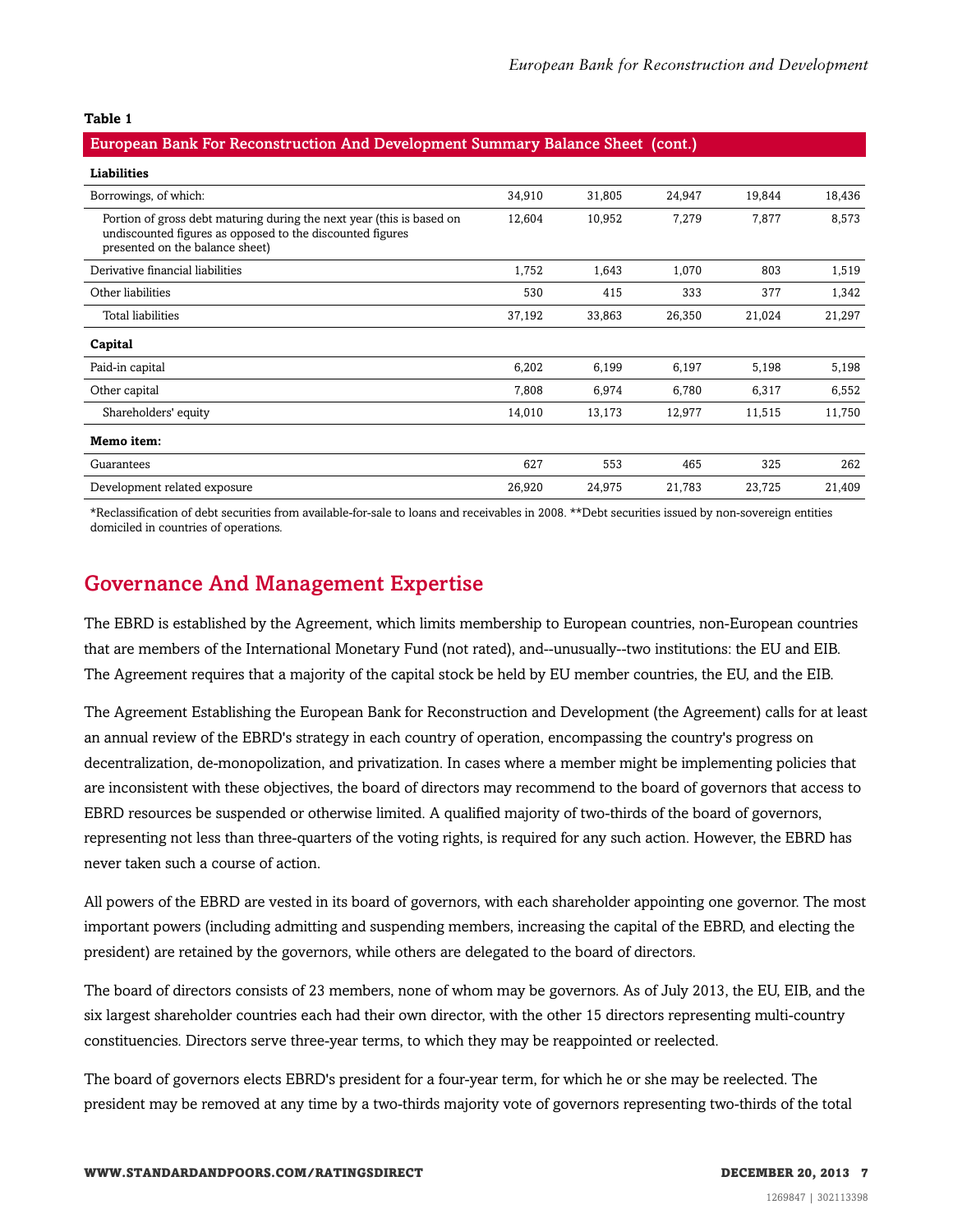voting rights. Suma Chakrabarti took office in July 2012, succeeding Thomas Mirow.

We assess that EBRD has an experienced senior staff and a sufficiently numerous key personnel; senior staff possesses considerable aggregate experience and expertise. As of December 2012, EBRD employed 1,649 people, most of whom work at its head office in London; the rest work in 35 regional offices across EBRD's countries of operations.

The bank benefits from comprehensive tax exemptions pursuant to its establishing Agreement.

We expect EBRD to be able to finance a large part of its growth through internal capital generation, mainly through high interest margins and the retention of most of its earnings. EBRD's paid-in capital is buttressed by its reserves and retained earnings, which totaled €7.8 billion at year-end 2012--up from 2011's value of €7.0 billion, reflecting net profit for the year--but down from the €8.7 billion reported in 2007. Accordingly, EBRD's adjusted shareholders' equity at year-end 2012 was €14.0 billion, in line with the 2007 level.

In our view, EBRD has a prudent risk management and liquidity policy. Under its Agreement, EBRD is committed to a leverage ratio of 1:1. The interpretation of this ratio has been changed twice. In March 2009, the board of directors approved a change to an operating assets basis, meaning that development-related exposure (DRE) at cost (not including undisbursed commitments) cannot exceed EBRD's unimpaired subscribed capital, reserves, and surpluses. In April 2008, the board had already decided to change the interpretation to include 70% of undrawn commitments, whereas before that total undrawn commitments were included in the calculation.

In addition, the EBRD limits its total committed loans, equity investments, and guarantees to the state sectors of its countries of operations to 40% of total loans, equity investments, and guarantees.

The bank's treasury policy also calls for liquidity to cover 75% of all committed but undisbursed project financing plus one year's debt service and at least 45% of the net cash requirement over a three-year horizon. Moreover, the EBRD has set a medium-term operating target of 90% liquidity over a three-year period.

In December 2009, EBRD also introduced an economic capital policy that limits DRE to 90% of available economic capital (AEC), with DRE stressed at a 99.99% confidence level over a one-year horizon, and AEC excluding all callable capital and unrealized gains. The AEC managed by the bank consists of paid-in capital, reserves, and general provisions. This capital base amounted to €14.0 billion at end-2012 (2011: €13.1 billion). At end-2012, the required economic capital (REC) to AEC was 74% (2011: 75%).

### <span id="page-7-0"></span>Financial Profile: Extremely Strong

The EBRD's financial profile is assessed as "extremely strong" in view of our calculation of the organization's capital adequacy, as well as its funding and liquidity profiles.

### <span id="page-7-1"></span>Capital Adequacy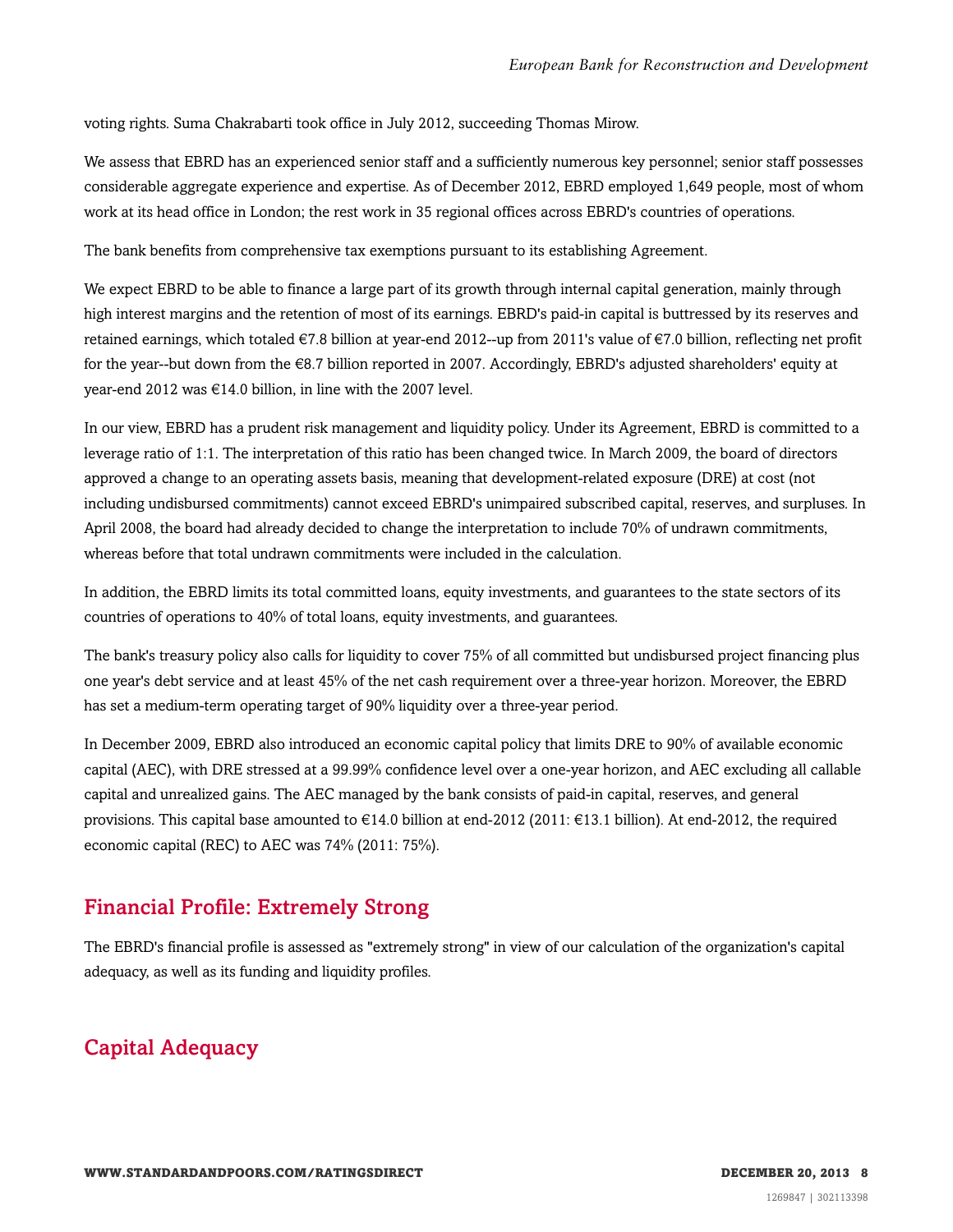| <b>EBRD RAC Ratio As Of December 2012</b> |                 |                               |                                                        |  |  |  |  |  |  |  |
|-------------------------------------------|-----------------|-------------------------------|--------------------------------------------------------|--|--|--|--|--|--|--|
| (Mil. $\epsilon$ )                        | <b>Exposure</b> |                               | Standard & Poor's RWA Average Standard & Poor's RW (%) |  |  |  |  |  |  |  |
| <b>Credit risk</b>                        |                 |                               |                                                        |  |  |  |  |  |  |  |
| Government and central banks              | 11,537          | 6,205                         | 54                                                     |  |  |  |  |  |  |  |
| Institutions                              | 27,486          | 8,151                         | 30                                                     |  |  |  |  |  |  |  |
| Corporate                                 | 10,215          | 14,574                        | 143                                                    |  |  |  |  |  |  |  |
| Securitization                            | 821             | 834                           | 102                                                    |  |  |  |  |  |  |  |
| Other assets                              | 479             | 973                           | 203                                                    |  |  |  |  |  |  |  |
| Total credit risk                         | 50,538          | 30,738                        | 61                                                     |  |  |  |  |  |  |  |
| <b>Market risk</b>                        |                 |                               |                                                        |  |  |  |  |  |  |  |
| Equity in the banking book                | 6,186           | 59,615                        | 838                                                    |  |  |  |  |  |  |  |
| Trading book market risk                  |                 |                               |                                                        |  |  |  |  |  |  |  |
| Total market risk                         |                 | 59,615                        |                                                        |  |  |  |  |  |  |  |
| Operational risk                          |                 |                               |                                                        |  |  |  |  |  |  |  |
| Total operational risk                    |                 | 2,314                         |                                                        |  |  |  |  |  |  |  |
| RWA before MLI adjustments                |                 | 92,666                        | 100                                                    |  |  |  |  |  |  |  |
| <b>MLI</b> adjustments                    |                 |                               |                                                        |  |  |  |  |  |  |  |
| Industry and geographic diversification   |                 | (7,056)                       | (8)                                                    |  |  |  |  |  |  |  |
| Preferred creditor treatment              |                 | (683)                         | (1)                                                    |  |  |  |  |  |  |  |
| Single-name concentration                 |                 | 8,965                         | 10                                                     |  |  |  |  |  |  |  |
| High-risk exposure cap                    |                 | (33, 188)                     | (36)                                                   |  |  |  |  |  |  |  |
| Total MLI adjustments                     |                 | (31,962)                      | (34)                                                   |  |  |  |  |  |  |  |
| RWA after MLI adjustments                 |                 | 60,704                        | 66                                                     |  |  |  |  |  |  |  |
|                                           |                 | <b>Adjusted common equity</b> | Standard & Poor's RAC ratio (%)                        |  |  |  |  |  |  |  |
| Capital ratio before adjustments          |                 | 13,998                        | 15                                                     |  |  |  |  |  |  |  |
| Capital ratio after adjustments           |                 | 13,998                        | 23                                                     |  |  |  |  |  |  |  |

MLI--Multilateral lending institutions. RW--Risk weighting. RWA--Risk-weighted assets.

#### **Table 3**

### EBRD RAC Ratio As Of June 2013

| (Mil. $\epsilon$ )           | <b>Exposure</b> |        | Standard & Poor's RWA Average Standard & Poor's RW (%) |
|------------------------------|-----------------|--------|--------------------------------------------------------|
| <b>Credit Risk</b>           |                 |        |                                                        |
| Government and Central banks | 11,478          | 7,352  | 64                                                     |
| Institutions                 | 26,844          | 7,671  | 29                                                     |
| Corporate                    | 10,276          | 14,831 | 144                                                    |
| Securitization               | 910             | 765    | 84                                                     |
| Other Assets                 | 483             | 1,039  | 215                                                    |
| Total credit risk            | 49,991          | 31,658 | 63                                                     |
| <b>Market Risk</b>           |                 |        |                                                        |
| Equity in the Banking Book   | 5,842           | 63,166 | 1,081                                                  |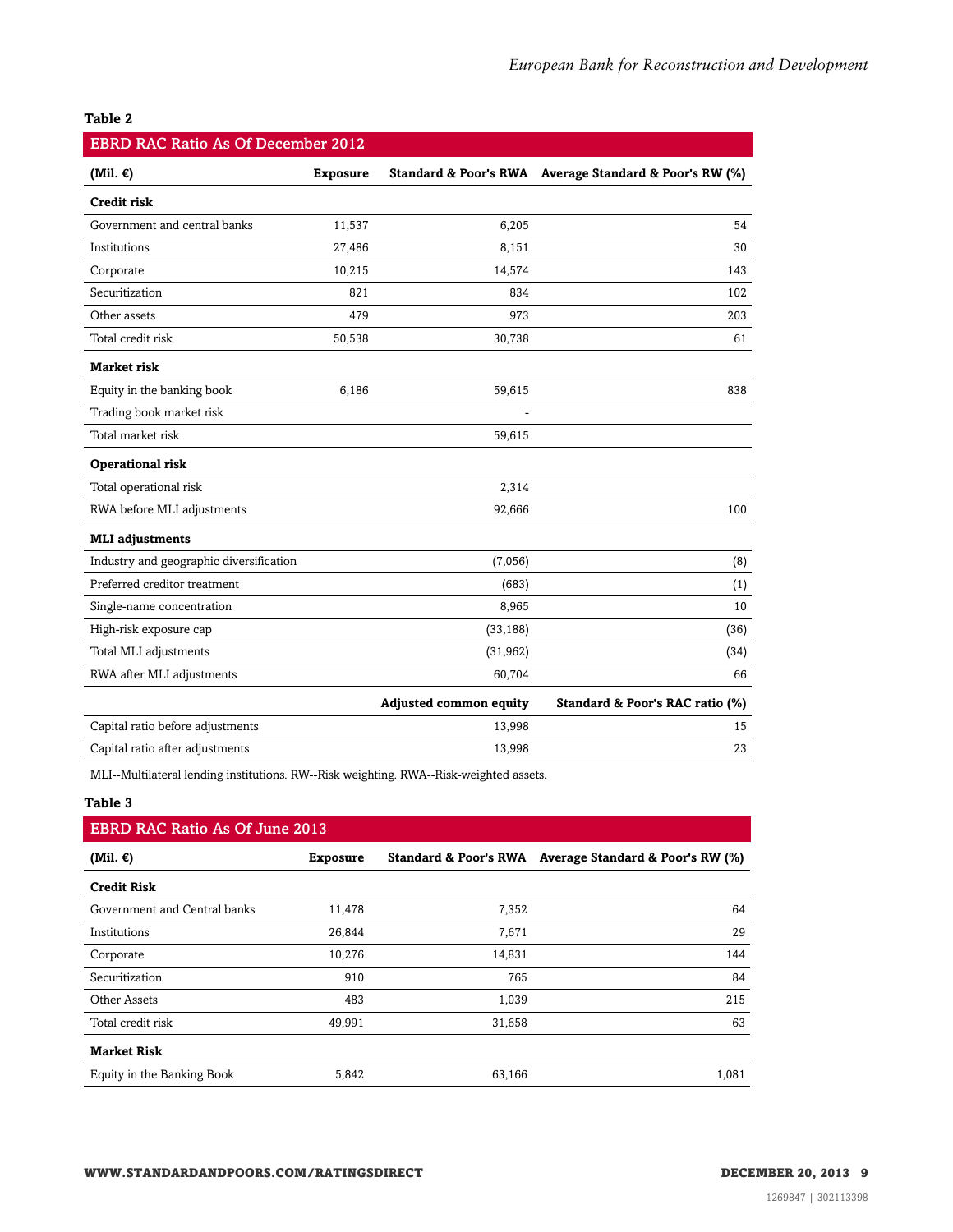| EBRD RAC Ratio As Of June 2013 (cont.)  |                               |                                 |
|-----------------------------------------|-------------------------------|---------------------------------|
| <b>Trading Book Market Risk</b>         |                               |                                 |
| Total market risk                       | 63,166                        |                                 |
| <b>Operational Risk</b>                 |                               |                                 |
| Total operational risk                  | 2,314                         |                                 |
| RWA before MLI adjustments              | 97,137                        | 100                             |
| <b>MLI Adjustments</b>                  |                               |                                 |
| Industry and geographic diversification | (6,966)                       | (7)                             |
| Preferred creditor treatment            | (829)                         | (1)                             |
| Single-name concentration               | 9,721                         | 10                              |
| high-risk exposure cap                  | (37, 399)                     | (39)                            |
| Total MLI adjustments                   | (35, 474)                     | (37)                            |
| RWA after MLI adjustments               | 61,664                        | 63                              |
|                                         | <b>Adjusted Common Equity</b> | Standard & Poor's RAC ratio (%) |
| Capital ratio before adjustments        | 14,327                        | 15                              |
| Capital ratio after adjustments         | 14,327                        | 23                              |

<span id="page-9-0"></span>MLI-- Multilateral lending institutions. RW-- Risk weighting. RWA-- Risk-weighted assets.

### Capital and Earnings

The EBRD benefits from a very high capitalization, leading to a Standard & Poor's risk-adjusted capital (RAC) ratio of 15% before adjustments, despite having riskier assets than most other MLIs. Three quarters of EBRD's portfolio is in the private sector; most other MLIs have a majority of loans to sovereign or sovereign-guaranteed entities. The EBRD's RAC ratio increases to 23% when we take into account adjustments specific to MLIs under our criteria. These are primarily our expectation for PCT for sovereign borrowers, a cap on the risk weight of high-risk exposures, and the geographic diversification of the EBRD exposures. The cap on the risk weights is particularly relevant to EBRD, due to the large equity portfolio in high-risk countries, which are otherwise allocated capital in excess of nominal exposure in the unadjusted RAC ratio. These adjustments are partially offset by single-name concentration resulting from direct sovereign exposures.

The RAC ratio after adjustments based on June 30, 2013 data remains at 23% with the ratings as of the end of November. The increase in risk-weighted assets resulting from the downgrade of our rating on Ukraine on Nov. 1, 2013, the second EBRD largest exposure, is indeed offset by a  $\epsilon$ 329 million increase in shareholders' equity along with a slight decrease in the amount of outstanding equity investments and exposures to sovereigns and financial institutions.

At the end of 2012, liquid assets represented 85% of undisbursed banking investments and the one-year debt service (88% in 2011 on a comparable calculation). EBRD could therefore potentially increase its DRE and the risk in its portfolio, while remaining within its internal Agreement limits. This partly reflects the relatively high levels of liquidity maintained by EBRD. The change in the calculation of the leverage ratio (approved in March 2009) and the capital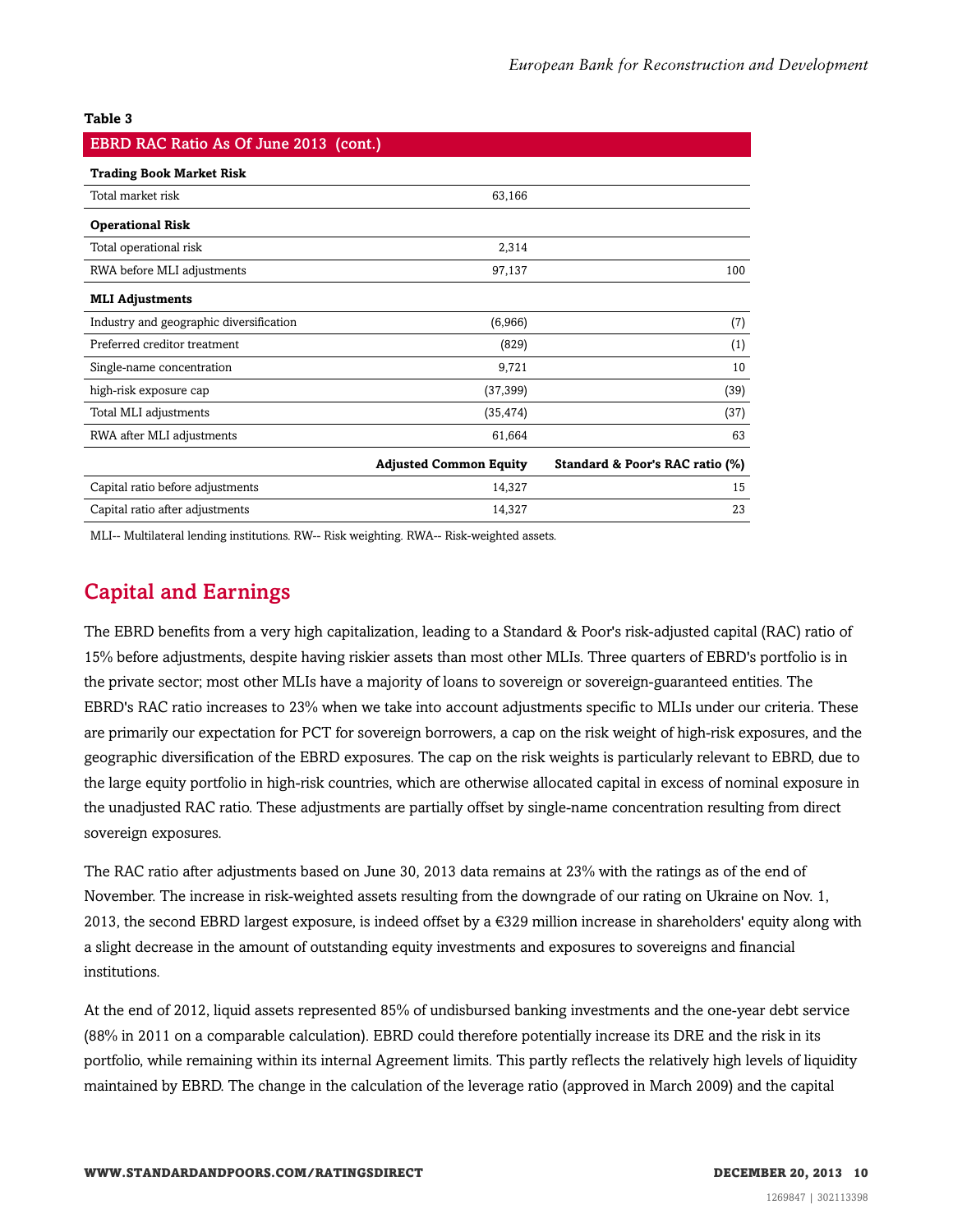increase (approved in May 2010) further extended this capacity to increase DRE.

On Standard & Poor's measures of gross debt as a proportion of adjusted shareholder equity and the broader measure, which also includes 'AAA' callable capital in the denominator, EBRD has less room for manoeuvre. The 2012 ratios on these measures were 249% and 151%, respectively (compared to 242% and 128% in 2011).

EBRD's activities may be separated into treasury and development activities. Treasury activities result in holdings of cash and investments, borrowings, and risk-management products. Development-related activities result in loans, equity investments, and/or guarantee exposure.

#### Development-related exposure

The bulk of EBRD's risk lies in its DRE.

EBRD's statutory policies restrict its activities to specific and well-defined projects, and policy-based lending is not permitted. Aside from this constraint, the range of EBRD's activities encompasses virtually every kind of enterprise and financial institution and several financial instruments.

EBRD does not have a soft-loan window, as some MDFIs do. Nonetheless, it had DRE in all 35 countries of operations at year-end 2012.

The bank's Agreement requires it to focus its activities on the private sector, much of which is lent to smaller companies in member states using local financial institutions as intermediaries (known as second-floor lending). The state sector includes the national governments, their agencies, and enterprises owned or operated by governments or agencies. However, we don't consider loans made to state-owned enterprises undergoing privatization and to public financial intermediaries for on-lending to the private sector to be loans to the state sector.

As of end of March 2013, 63% of the portfolio was composed of non-sovereign loans, stable since year-end 2011, 20% equity (down from 25% in 2011) and 17% of sovereign debt. In addition, of EBRD's total operating assets, approximately 20% comprised loans and equity investments to financial institutions at the end of March 2013, in line with the first-quarter 2012, 19% were to the infrastructure sector, and 17% were to the energy sector.

| <b>European Bank for Reconstruction and Development</b> |                 |                            |       |    |                                            |       |       |    |  |
|---------------------------------------------------------|-----------------|----------------------------|-------|----|--------------------------------------------|-------|-------|----|--|
| Operating assets by country and type as of March 2013   |                 |                            |       |    |                                            |       |       |    |  |
|                                                         |                 | Sovereign<br>Non-sovereign |       |    |                                            | Total |       |    |  |
|                                                         |                 |                            |       |    | <b>Outstanding Debt Outstanding equity</b> |       |       |    |  |
|                                                         | Mil. $\epsilon$ | ℅                          | Mil.€ | ℅  | Mil.€                                      | ℅     | Mil.€ | %  |  |
| Russian Federation                                      | 248             | 9                          | 4.487 | 26 | 2.358                                      | 36    | 7,094 | 27 |  |
| Ukraine                                                 | 485             | 17                         | 1,903 | 11 | 272                                        | 4     | 2.660 | 10 |  |
| Turkey                                                  |                 |                            | 1,913 | 11 | 76                                         | 1     | 1,989 | 7  |  |
| Romania                                                 | 242             | 9                          | 1.479 | 9  | 183                                        | 3     | 1.904 | 7  |  |
| Poland                                                  |                 |                            | 991   | 6  | 596                                        | 9     | 1.587 | 6  |  |
| Serbia                                                  | 353             | 13                         | 692   | 4  | 204                                        | 3     | 1.250 | 5  |  |
| Kazakhstan                                              | 154             | 6                          | 782   | 5  | 268                                        | 4     | 1.204 | 5  |  |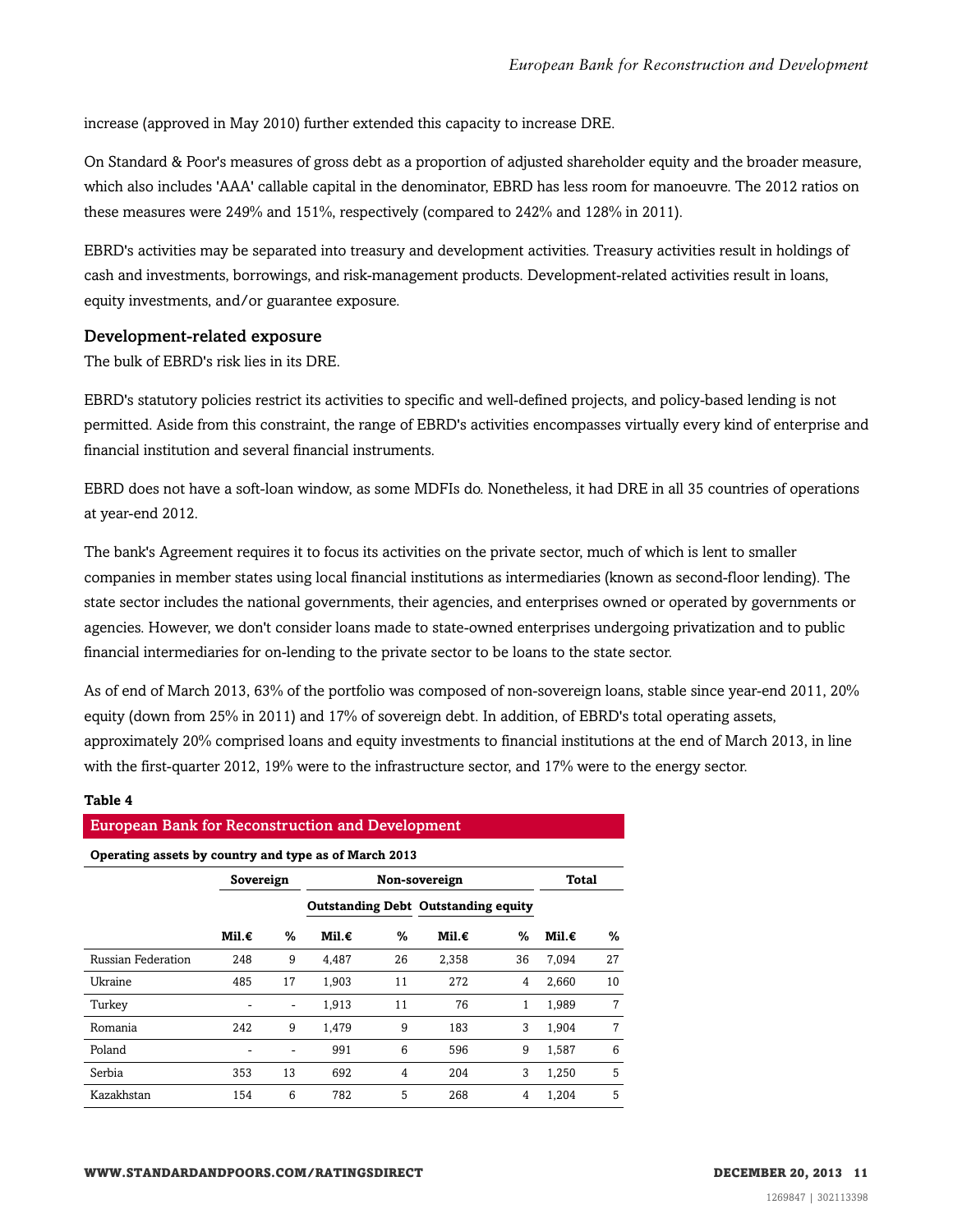| <b>European Bank for Reconstruction and Development</b><br>(cont.) |       |          |        |     |       |          |        |     |
|--------------------------------------------------------------------|-------|----------|--------|-----|-------|----------|--------|-----|
| Croatia                                                            | 254   | 9        | 397    | 2   | 345   | 5        | 996    | 4   |
| Bulgaria                                                           | 11    | $\Omega$ | 852    | 5   | 14    | $\Omega$ | 878    | 3   |
| Bosnia & Herzegovina                                               | 366   | 13       | 116    |     | 2     | $\Omega$ | 485    | 2   |
| Azerbaijan                                                         | 189   | 7        | 188    |     | 24    | $\Omega$ | 401    | 2   |
| FYR Macedonia                                                      | 67    | 2        | 88     |     | 10    | $\Omega$ | 165    |     |
| Other countries                                                    | 421   | 15       | 3.369  | 20  | 2,161 | 33       | 5,952  | 22  |
| Total                                                              | 2,791 | 100      | 17,260 | 100 | 6.514 | 100      | 26,564 | 100 |

Loans account for most of EBRD's exposure, having rebounded to almost 80% of total operating assets as of the end of March 2013, after declining to 58% at year-end 2007. Equity investments have exhibited an opposing trend. The decline is partly the result of a change in accounting policies. Before 2005, the EBRD valued its unlisted share investments at historic cost, less any provisions for impairment. These investments have been assessed at fair value since year-end 2005. However, the more recent declines in equity valuations are related to the difficult market situation resulting from the global financial crisis.

#### **Table 5**

| <b>EBRD Operating Assets By Sector</b> |                     |     |                                                   |     |  |  |  |  |  |
|----------------------------------------|---------------------|-----|---------------------------------------------------|-----|--|--|--|--|--|
|                                        |                     |     | Operating assets Q1 2013 Operating assets Q1 2012 |     |  |  |  |  |  |
|                                        | <b>Total assets</b> |     | <b>Total assets</b>                               |     |  |  |  |  |  |
|                                        | Mil. €              | %   | Mil. €                                            | ℅   |  |  |  |  |  |
| Financial institutions                 | 5,171               | 20  | 5.068                                             | 20  |  |  |  |  |  |
| Infrastructure                         | 4,934               | 19  | 4,636                                             | 19  |  |  |  |  |  |
| Energy                                 | 4,584               | 17  | 4.444                                             | 18  |  |  |  |  |  |
| Manufacturing and services             | 3,382               | 13  | 2,849                                             | 11  |  |  |  |  |  |
| Agribusiness                           | 2,763               | 10  | 2,556                                             | 10  |  |  |  |  |  |
| Other sectors                          | 5,731               | 21  | 5,626                                             | 22  |  |  |  |  |  |
| Total                                  | 26.565              | 100 | 25.179                                            | 100 |  |  |  |  |  |

Furthermore, EBRD's guarantees include both those representing standby letters of credit supporting the risk of banks in its countries of operations and direct guarantees of nonbank entities. Total payouts under EBRD's guarantees in the past five years have been around €6 million.

### Treasury-related risk

Treasury activities are intended to provide the necessary funding and liquidity support for EBRD's overall purposes as well as to preserve its capital. Consistent with this objective, they also aim to produce an appropriate return on EBRD's capital, retained earnings, and borrowed funds.

### Credit risk

EBRD has a prudent approach to credit risk in its treasury portfolio. The bank's €20.5 billion of treasury assets (at year-end 2012) consisted mostly of highly rated instruments. As of Dec. 31, 2012, 27.8% (25% in 2011) of its treasury exposure was in the 'AAA' category, 37.4% (43% last year) in 'AA', 29% (compared to 26% in 2011) in the 'A' category, and 2% (1% in 2011) in the 'BBB' category. About 4% of treasury exposure carried speculative-grade ratings ('BB+' or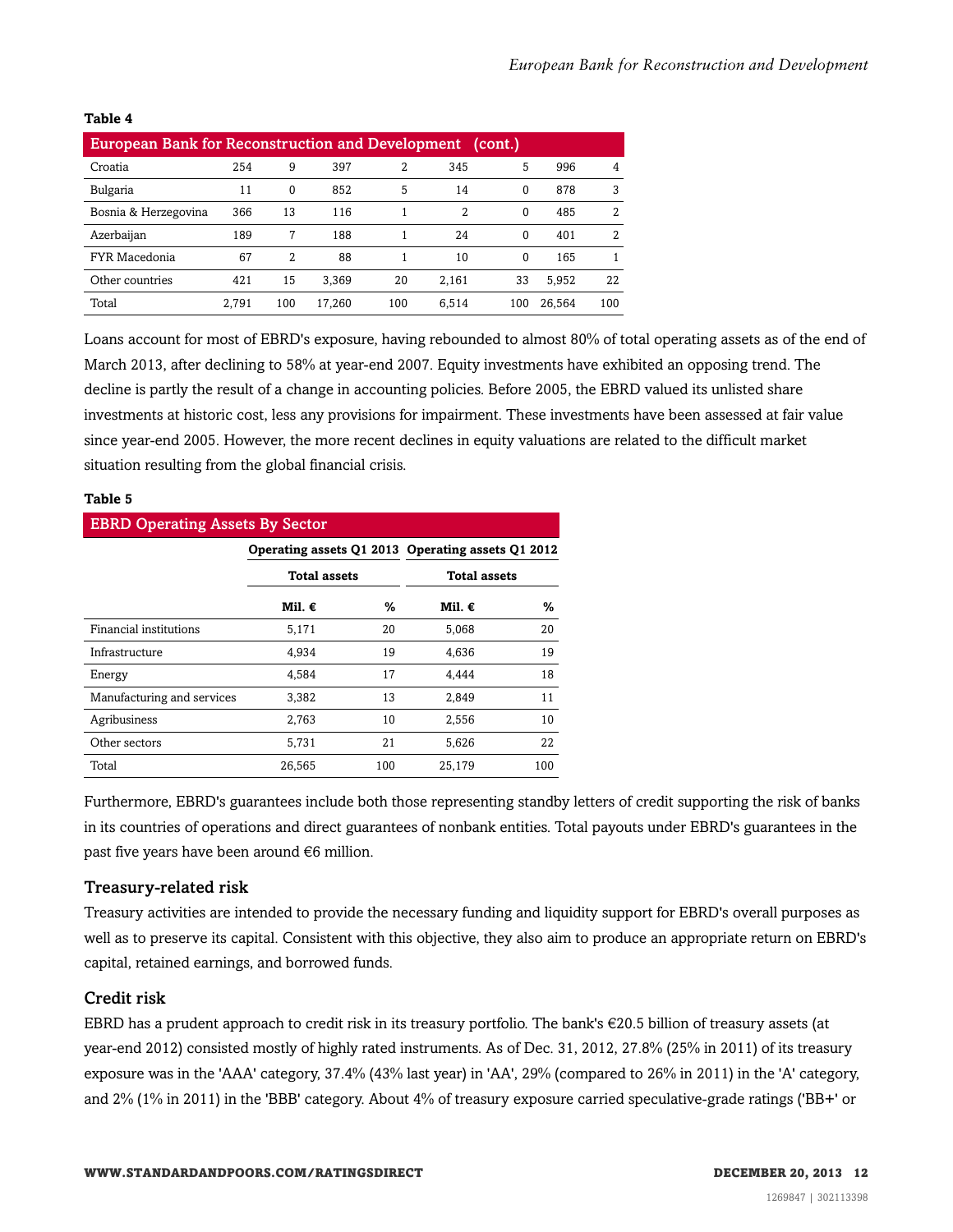lower).

EBRD mitigates its counterparty credit risk by restricting its dealings to highly rated counterparties (ordinarily those with internal ratings equivalent to 'A' or higher) and negotiating documentation that facilitates close-out netting and the provision of collateral if exposure exceeds certain limits. At year-end 2012, 99% of EBRD's gross credit exposure to derivatives counterparties was to counterparties with which a collateral agreement had been completed. This allowed EBRD to receive collateral in the form of cash or liquid 'AAA' and 'AA+' rated government securities.

### Foreign-exchange-rate risk

The bank aims to issue in local currency to avoid foreign-exchange risk and also uses derivatives to minimize this type of risk.

### Interest rate risk

EBRD's interest rate risk arises principally from potentially adverse interest rate movements. EBRD seeks to limit and manage this risk through active asset-liability management, mainly through hedging with derivatives. In doing so, it employs a variety of limits, based primarily on value-at-risk models, as well as stress tests.

### Earnings

As a development institution, EBRD does not attempt to maximize income, but rather to earn sufficient profits to ensure its financial strength and support its development efforts. Absent further (paid-in) capital increases, growth in EBRD's risk-bearing capacity over the longer term will be determined almost entirely by EBRD's net income and the portion of the net income that it retains.

Under its Agreement, the EBRD is barred from paying a dividend to its members until its unrestricted general reserve is equal to at least 10% of its authorized capital stock (€30 billion in 2012). EBRD surpassed this level as of year-end 2006, but has so far not paid a dividend. In 2012 the board of governors approved  $\epsilon$ 1.0 billion of net income allocation to the SEMED Investment Special Fund, under the Article 36.1 of the Agreement.

Prior to the transfer of net income approved by the Board of Governors, EBRD reported a net operating profit of  $\epsilon$ 1.0 billion in 2012, after a profit of €173 million in 2011 and losses of €746 and €602 million in 2009 and 2008. This significant increase in net operating profit resulted from a change in unrealized equity fair values, which stood at €57 million as of year-end 2012, compared with a loss of €586 million the previous year.

In line with previous years, EBRD's net profitability in 2013 is likely to be closely linked to the performance of its equity portfolio. Equity valuations appear to have been volatile throughout the year and at least in part shaped by externalities such as U.S. quantitative easing. We expect 2013 results to be similar to 2012.

We expect the contribution of share investments to the EBRD's net operating profit to remain substantially variable, due to the high volatility of the equity markets.

| <b>EBRD Summary Income Statement</b>          |       |                      |                     |     |      |
|-----------------------------------------------|-------|----------------------|---------------------|-----|------|
|                                               |       | --Year end Dec. 31-- |                     |     |      |
| $(\epsilon$ mil., unless otherwise indicated) |       |                      | 2012 2011 2010 2009 |     | 2008 |
| Interest and similar income from loans        | 1.040 | 859                  | 645                 | 648 | 668  |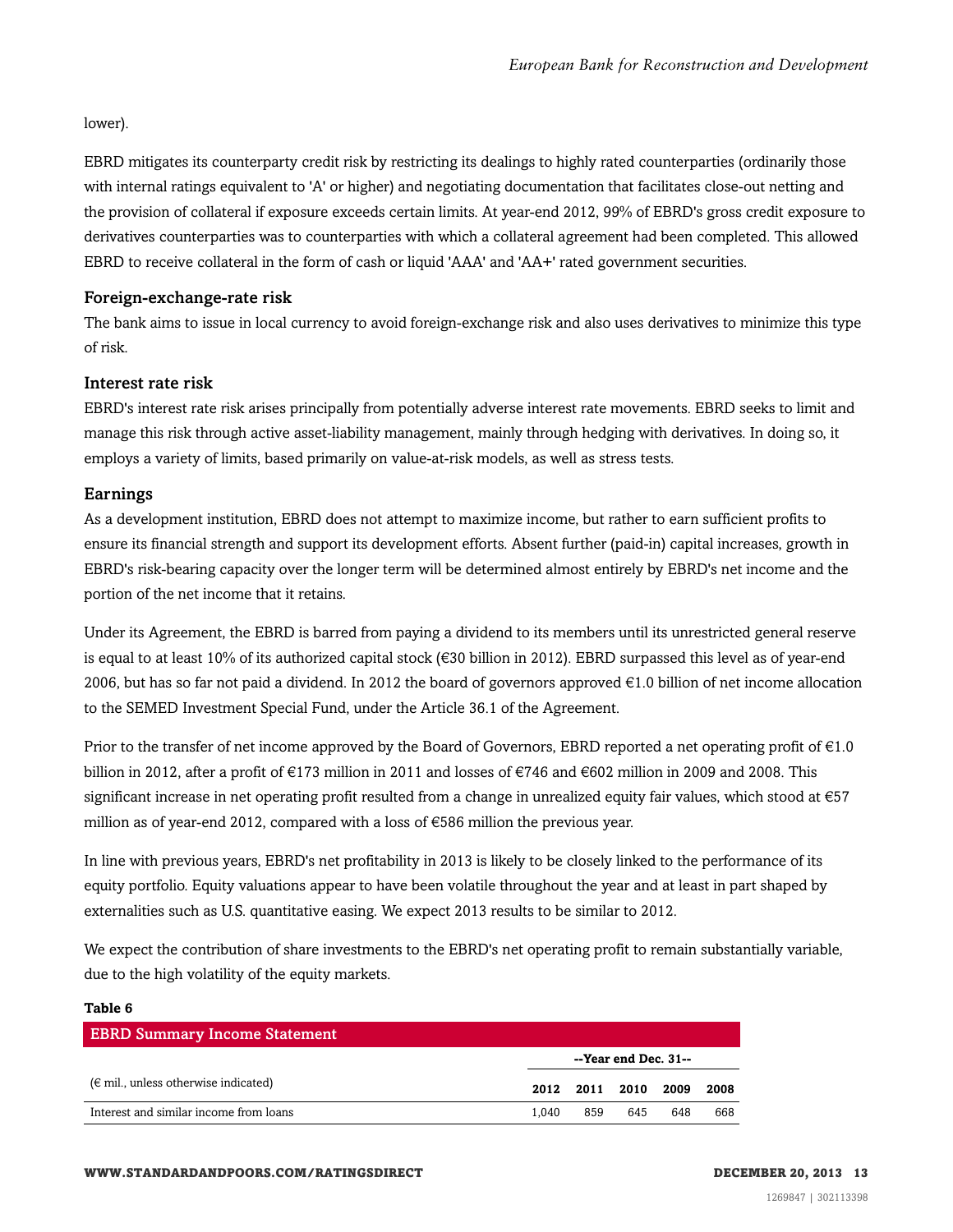| <b>EBRD Summary Income Statement (cont.)</b>                                     |              |          |              |              |       |
|----------------------------------------------------------------------------------|--------------|----------|--------------|--------------|-------|
| Interest and similar income from fixed-income debt securities and other interest | 166          | 187      | 131          | 240          | 632   |
| Interest expense and similar charges                                             | (155)        | (145)    | (159)        | (306)        | (633) |
| Net interest income                                                              | 875          | 901      | 617          | 582          | 667   |
| Provisions for impairment of banking loan investments*                           | (120)        | (46)     | 94           | (535)        | (105) |
| Provisions for impairment of treasury loan investments and activities            | $\mathbf{1}$ | (27)     | 9            | (32)         | (127) |
| Net interest income after provisions for losses on loans and treasury activities | 1,051        | 901      | 617          | 582          | 435   |
| Net fee and commission income                                                    | 32           | 20       | 19           | 14           | 6     |
| Dividend income from share investments                                           | 87           | 115      | 66           | 40           | 68    |
| Net (losses)/gains from share investments at fair value through profit or loss   | 274          | (424)    | 850          | (547)        | (892) |
| Net (losses)/gains from available for sale share investments                     | 0            | 0        | $\mathbf{0}$ | (241)        | (265) |
| Net losses from loans at fair value through profit or loss                       | 11           | 5        | (7)          | $\mathbf{0}$ |       |
| Net gains from Treasury assets held at amortised cost                            | (16)         | (34)     | 10           | $\mathbf 0$  |       |
| Net losses from Treasury investments                                             | 0            | 0        | $\mathbf 0$  | (9)          | (2)   |
| Net gains from loans at amortised cost                                           | 1            | 2        |              |              |       |
| Net (losses)/gains from dealing activities at fair value through profit or loss  | 103          | 57       | 40           | 95           | (70)  |
| Other losses/gains                                                               | 69           | (35)     | (62)         | 124          | 361   |
| Provisions for impairment of Banking loan investments                            | (120)        | (46)     | 94           | (535)        |       |
| Provisions for impairment of Treasury loan investments                           | $\mathbf{0}$ | $\Omega$ | $\Omega$     | (32)         |       |
| General administrative expenses                                                  | (271)        | (249)    | (228)        | (220)        | (227) |
| Depreciation and amortization                                                    | (25)         | (21)     | (22)         | (17)         | (16)  |
| Operating profit for the year                                                    | 1,020        | 173      | 1,377        | (746)        | (602) |
| Transfers of net income approved by the Board of Governors                       | (190)        | 0        | (150)        | (165)        |       |
| Net profit/loss after transfers of net income approved by the Board of Governors | 830          | 173      | 1,227        | (911)        |       |
| Memo items:                                                                      |              |          |              |              |       |
| Return on average adjusted assets $+$ guarantees (%)                             | 2.1          | 0.4      | 3.8          | (2.3)        | (1.8) |
| Return on average adjusted shareholders' equity (%)                              | 7.5          | 1.3      | 11.3         | (6.4)        | (4.7) |

<span id="page-13-0"></span>N.A. Not available. \*Includes provisions for guarantees prior to 2005.

### Risk Position

EBRD's RAC ratio is one of the cornerstones of the bank's financial profile. Despite having riskier assets than most other MLIs, the RAC was 15% before adjustments as of year-end 2012. Most of EBRD's loans and all its equity investments are in the private sector; most other MLIs have a majority of loans to sovereign or sovereign-guaranteed entities. The EBRD's RAC ratio increases to 23% when we take into account adjustments specific to MLIs under our new criteria. These are primarily our expectation for PCT for sovereign borrowers, a cap on the risk weight of high-risk exposures, and the geographic diversification of the EBRD exposures. These adjustments are only partially offset by single-name concentration resulting from direct sovereign exposures.

### Exposure concentrations

When looking at the breakdown of exposures by geographic region, EBRD exhibits some concentrations, with its largest aggregate exposures to Russia representing 24% of its total loans and equity investments, followed by Ukraine,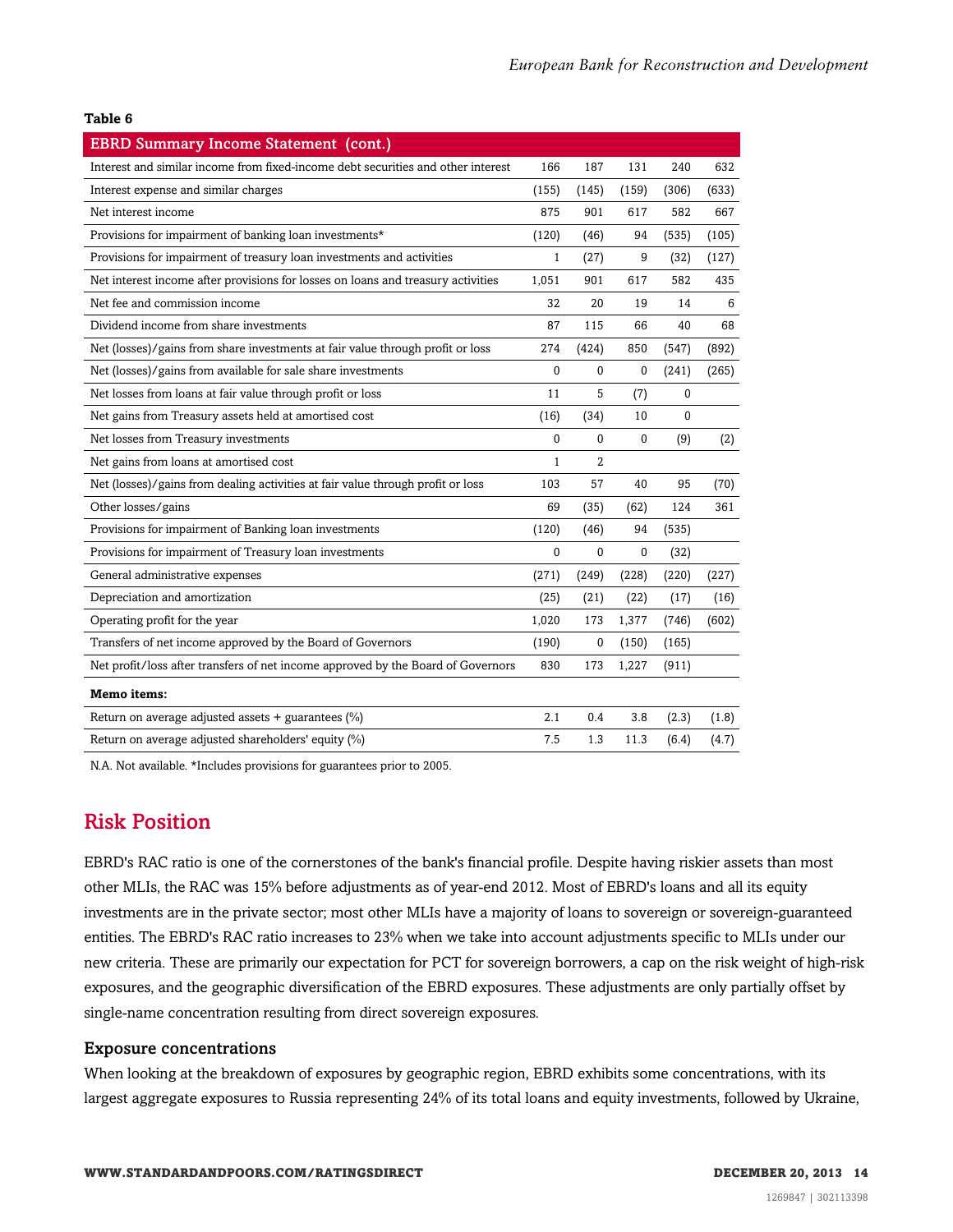whose exposure was 12% of the portfolio as of March 2013, and Romania and Turkey accounting for 8% and 6% of the portfolio, respectively.





### Loan loss experience

At year-end 2012, the EBRD maintained provisions for the impairment of 3.8% of its total loan portfolio. Because of accounting changes, EBRD no longer maintains a reserve against losses on its guarantees.

| <b>EBRD Development-Related Exposure Quality And Accumulated Provisions For Losses</b> |                      |          |          |      |          |  |  |  |
|----------------------------------------------------------------------------------------|----------------------|----------|----------|------|----------|--|--|--|
|                                                                                        | --Year end Dec. 31-- |          |          |      |          |  |  |  |
| (Mil. $\epsilon$ , unless otherwise indicated)                                         | 2012                 | 2011     | 2010     | 2009 | 2008     |  |  |  |
| Loan portfolio                                                                         |                      |          |          |      |          |  |  |  |
| Loan write-offs                                                                        | 38                   | 6        |          | 29   |          |  |  |  |
| For sovereign loans                                                                    | 0                    | $\Omega$ | $\Omega$ | 0    | $\Omega$ |  |  |  |
| For nonsovereign loans                                                                 | 38                   | 6        |          | 29   |          |  |  |  |
| Impaired loans                                                                         | 624                  | 484      | 465      | 305  | 127      |  |  |  |
| Accumulated provisions for losses on loans*                                            | 736                  | 672      | 630      | 719  | 227      |  |  |  |
| For sovereign loans                                                                    | 17                   | 13       | 12       | 12   | 5        |  |  |  |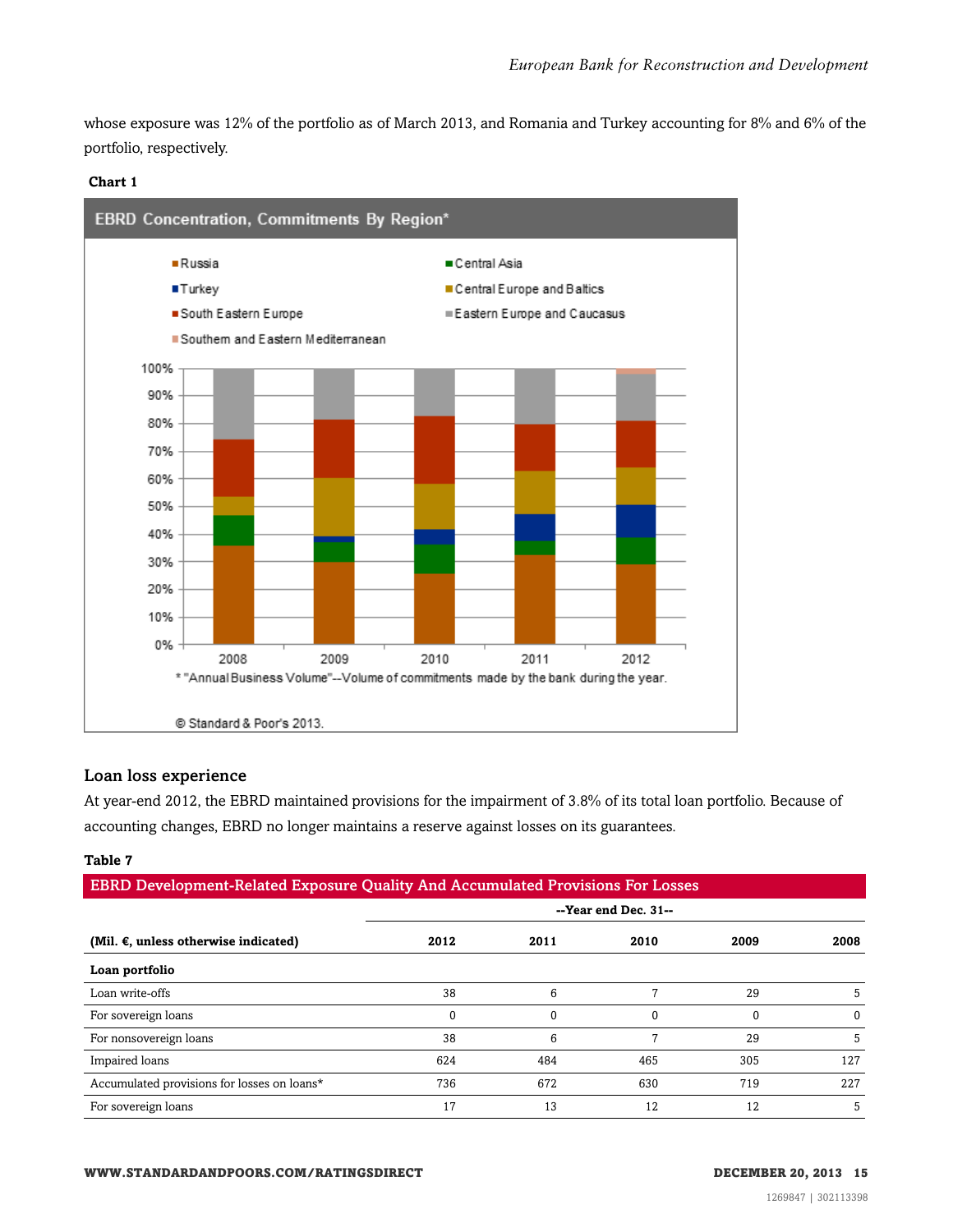| EBRD Development-Related Exposure Quality And Accumulated Provisions For Losses (cont.) |              |              |              |              |             |
|-----------------------------------------------------------------------------------------|--------------|--------------|--------------|--------------|-------------|
| For nonsovereign loans                                                                  | 719          | 659          | 618          | 707          | 222         |
| Accumulated provisions as a % of impaired loans                                         | 118          | 139          | 135          | 236          | 179         |
| Accumulated provisions as a % of total loans                                            | 3.8          | 3.7          | 4.1          | 5.5          | 2.1         |
| <b>Equity investment portfolio</b>                                                      |              |              |              |              |             |
| Equity investment writeoffs                                                             | 11           | $\Omega$     | 27           | 21           | 14          |
| Accumulated provisions for losses on equity<br>investments                              | 0            | $\Omega$     | $\mathbf{0}$ | $\Omega$     | $\Omega$    |
| For unlisted securities                                                                 | 0            | $\mathbf{0}$ | $\mathbf{0}$ | $\mathbf{0}$ | $\mathbf 0$ |
| For listed securities                                                                   | $\Omega$     | $\Omega$     | $\mathbf 0$  | 0            | $\Omega$    |
| Accumulated provisions as a % of equity<br>investments                                  | $\mathbf{0}$ | $\Omega$     | $\Omega$     | $\theta$     | $\Omega$    |
| For unlisted securities                                                                 | $\Omega$     | $\Omega$     | $\mathbf 0$  | 0            | $\Omega$    |
| For listed securities                                                                   | $\Omega$     | $\Omega$     | $\mathbf 0$  | $\Omega$     | $\Omega$    |
| Guarantee portfolio                                                                     |              |              |              |              |             |
| Guarantees called                                                                       | $\Omega$     | $\Omega$     | $\mathbf 0$  | 6.3          | 0.1         |
| Accumulated provisions for losses on guarantees                                         | $\mathbf 0$  | $\mathbf 0$  | 0            | $\mathbf{0}$ | $\mathbf 0$ |
| Accumulated provisions as a % of total<br>guarantees                                    | $\Omega$     | $\Omega$     | $\mathbf 0$  | $\mathbf 0$  | $\Omega$    |
| Memo item                                                                               |              |              |              |              |             |
| Total accumulated provisions for losses on DRE                                          | 736          | 672          | 630          | 719          | 227         |

\*Banking portfolio only. DRE-Development related exposure.

Table 7 shows that EBRD has not written-off any sovereign or sovereign-guaranteed loans, but has had to write-off private-sector loans totaling €85 million over the past five years, including €38 million in 2012. EBRD's impaired loans (all of which are private sector) increased further to  $\epsilon$ 624 million at year-end 2012, up by 29% since 2011, following a sharp increase in 2010.

As a result of the international economic and financial crisis, EBRD has made sizable provisions on its loan portfolio. The level of general and specific provisions increased with the growth of the portfolio to €736 million at year-end 2012, a 10% rise since year-end 2011 and a substantial increase from the €124 million in provisions observed in 2007. The loan loss provisions and additional loan loss reserves far exceeded impaired loans at year-end 2012; we expect credit-impaired loans and provisions to rise at a moderate pace in 2013.

EBRD's provisions for impairment on its loan portfolio were buttressed by €13.998 billion in shareholders' equity, adjusted for the €12 million in receivables from members carried as an asset.

During 2005, the EBRD started carrying all equity investments at fair value on the balance sheet, resulting in the elimination of the accumulated provision for losses on equity investments and a greater potential for reported losses on these investments. The deterioration of EBRD's equity portfolio in 2008 and 2009 therefore directly affected its profitability and capitalization. In 2012, EBRD's equity portfolio was €0.4 billion above cost, including derivatives  $(2011 \text{ } \in 0.3 \text{ billion above cost}, \text{including derivatives}).$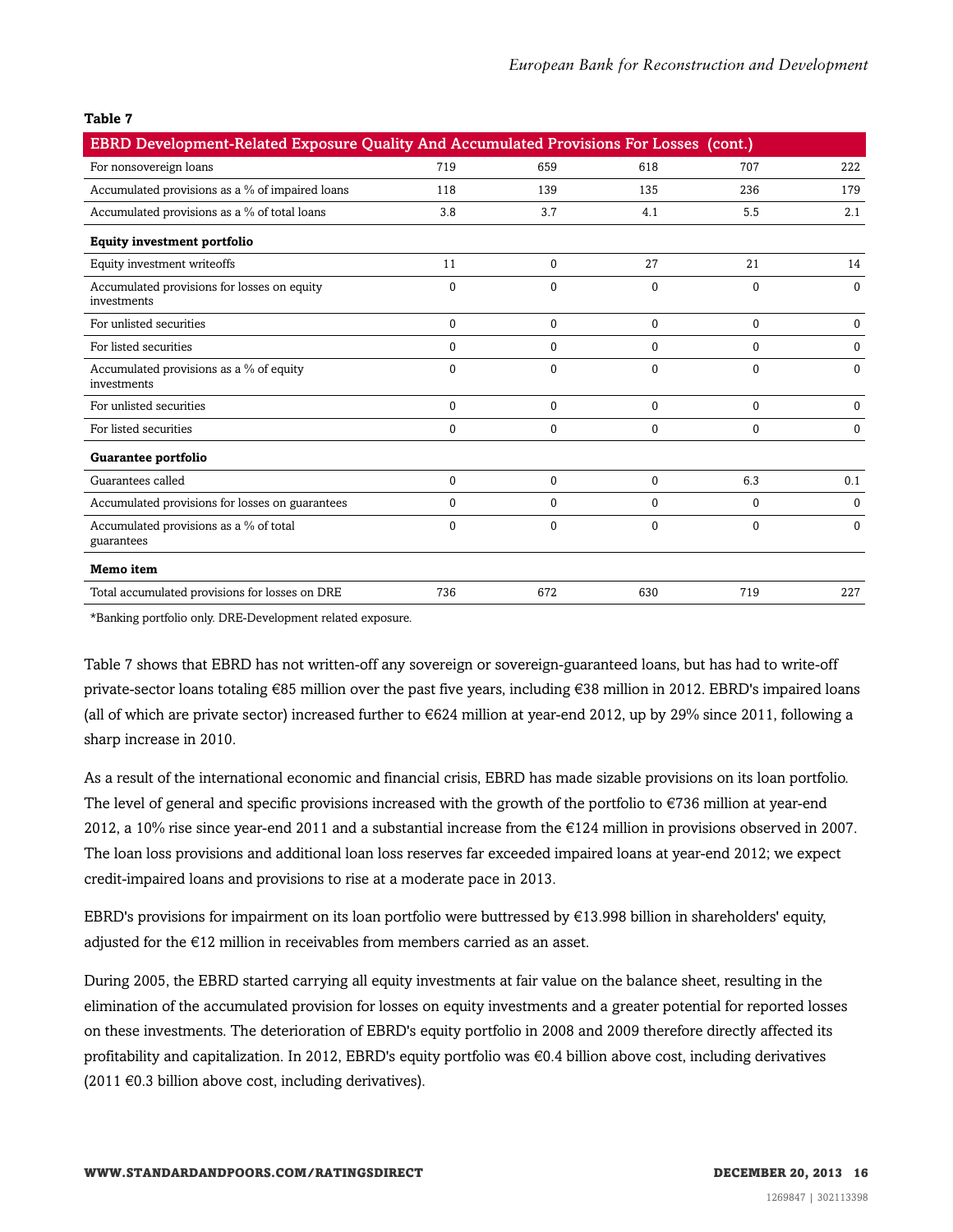### <span id="page-16-0"></span>Funding and Liquidity

### Funding

Our funding ratios indicate that EBRD is structurally able to cover its scheduled short-term debt repayments without recourse to new issuance.

The EBRD's funding benefits from the bank's strong access to capital markets, including through its global benchmark bond issuance, its €35 billion global medium-term note program, and its €4 billion commercial paper program.

In 2012, the bank borrowed €6.3 billion of long-term funding in 12 different currencies. The bonds had an average maturity of 4.1 years and U.S. dollar accounted for more than 60% of the issuance including two new U.S. dollar five-year benchmark bonds (of US\$3 billion and US\$1.5 billion). In 2013, EBRD expects to borrow up to €7 billion, €6.2 billion of which had been completed as of September end.

At September 2013 there was €26.7 billion in medium- and long-term outstanding debt, with an average remaining maturity of 3.8 years. Nearly half of the outstanding debt was issued in U.S. dollar, the remainder being split across 22 different currencies.

### Liquidity

Our liquidity ratio indicates that the EBRD will be able to meet its financial obligations and continue disbursing its scheduled loans over a one-year period. Our liquidity ratio factors in stressed market conditions, under which we assume the bank would not have access to the capital markets.

The bank's treasury policy also calls for liquidity to cover 75% of all committed but undisbursed project financing plus one year's debt service and at least 45% of the net cash requirement over a three-year horizon. EBRD exceeded the minimum requirement on its two key liquidity policies at end-2012. In practice, the EBRD has set a medium-term operating target of 90% liquidity over a three-year period, which means that it could in principle continue operating normally for almost three years without accessing capital markets.

### <span id="page-16-1"></span>Likelihood Of Extraordinary Shareholder Support

We assess EBRD's SACP at 'aaa', therefore we do not assign any uplift for extraordinary shareholder support. However, should a deterioration in capital adequacy lead to a lower SACP, the EBRD could benefit from €8.5 billion of callable capital subscribed by members that we currently rate 'AAA'.

### <span id="page-16-2"></span>Related Criteria And Research

- How An Erosion Of Preferred Creditor Treatment Could Lead To Lower Ratings On Multilateral Lending Institutions, Aug. 26, 2013
- Multilateral Lending Institutions And Other Supranational Institutions Ratings Methodology, Nov. 26, 2012
- Principles of Credit Ratings, Feb. 16, 2011
- Bank Capital Methodology And Assumptions, Dec. 6, 2010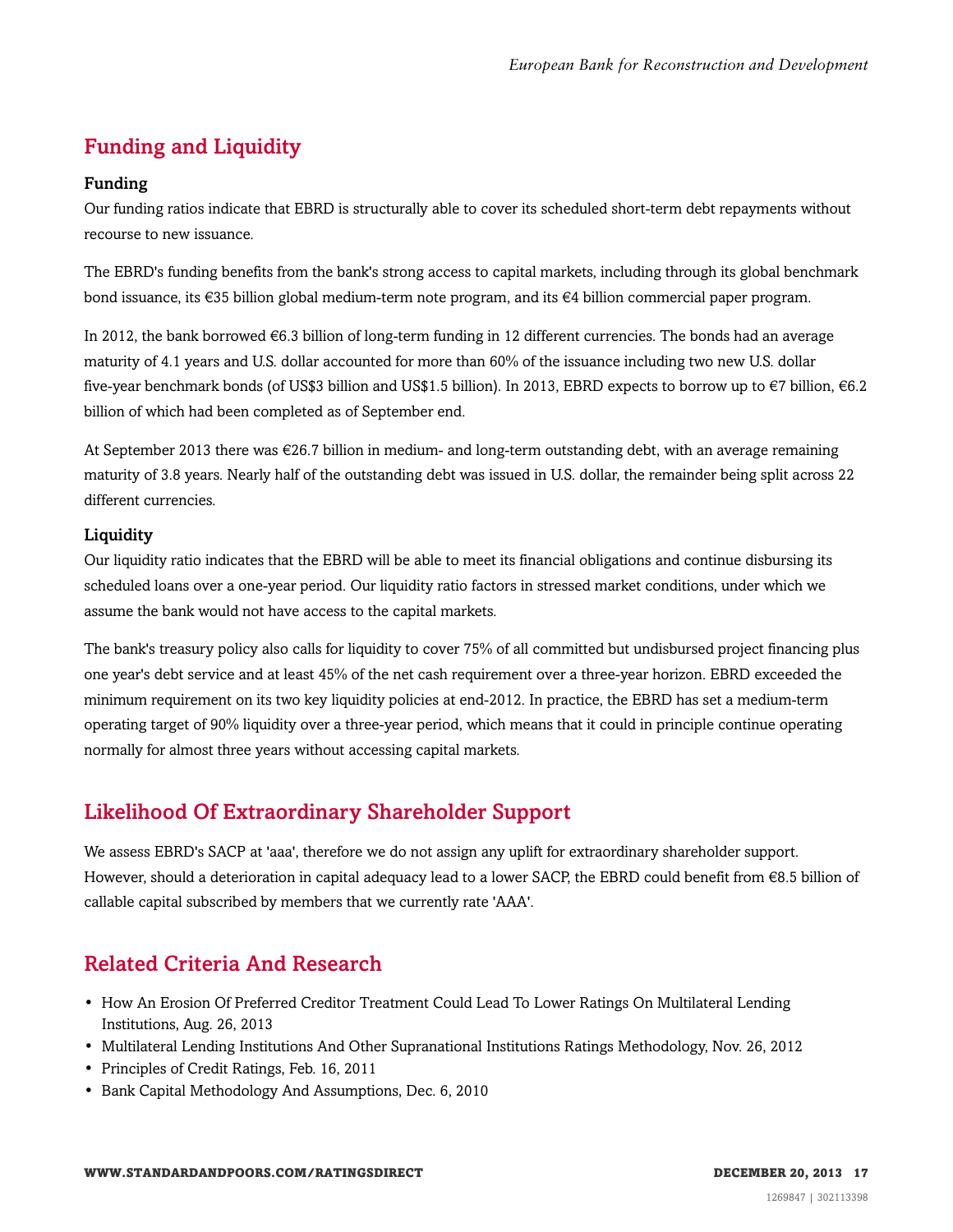| Ratings Detail (As Of December 20, 2013)                |                   |
|---------------------------------------------------------|-------------------|
| <b>European Bank for Reconstruction and Development</b> |                   |
| <b>Counterparty Credit Rating</b>                       |                   |
| <b>Foreign Currency</b>                                 | $AAA/Stable/A-1+$ |
| <b>Commercial Paper</b>                                 |                   |
| <b>Foreign Currency</b>                                 | $A-1+$            |
| Senior Unsecured<br>Greater China Regional Scale        | cnAAA             |
| Senior Unsecured                                        | AAA               |
| <b>Counterparty Credit Ratings History</b>              |                   |
| 25-Sep-1991<br><b>Foreign Currency</b>                  | $AAA/Stable/A-1+$ |
| 18-Jun-1991                                             | $AAA/--/A-1+$     |

\*Unless otherwise noted, all ratings in this report are global scale ratings. Standard & Poor's credit ratings on the global scale are comparable across countries. Standard & Poor's credit ratings on a national scale are relative to obligors or obligations within that specific country.

### **Additional Contact:**

SovereignEurope; SovereignEurope@standardandpoors.com